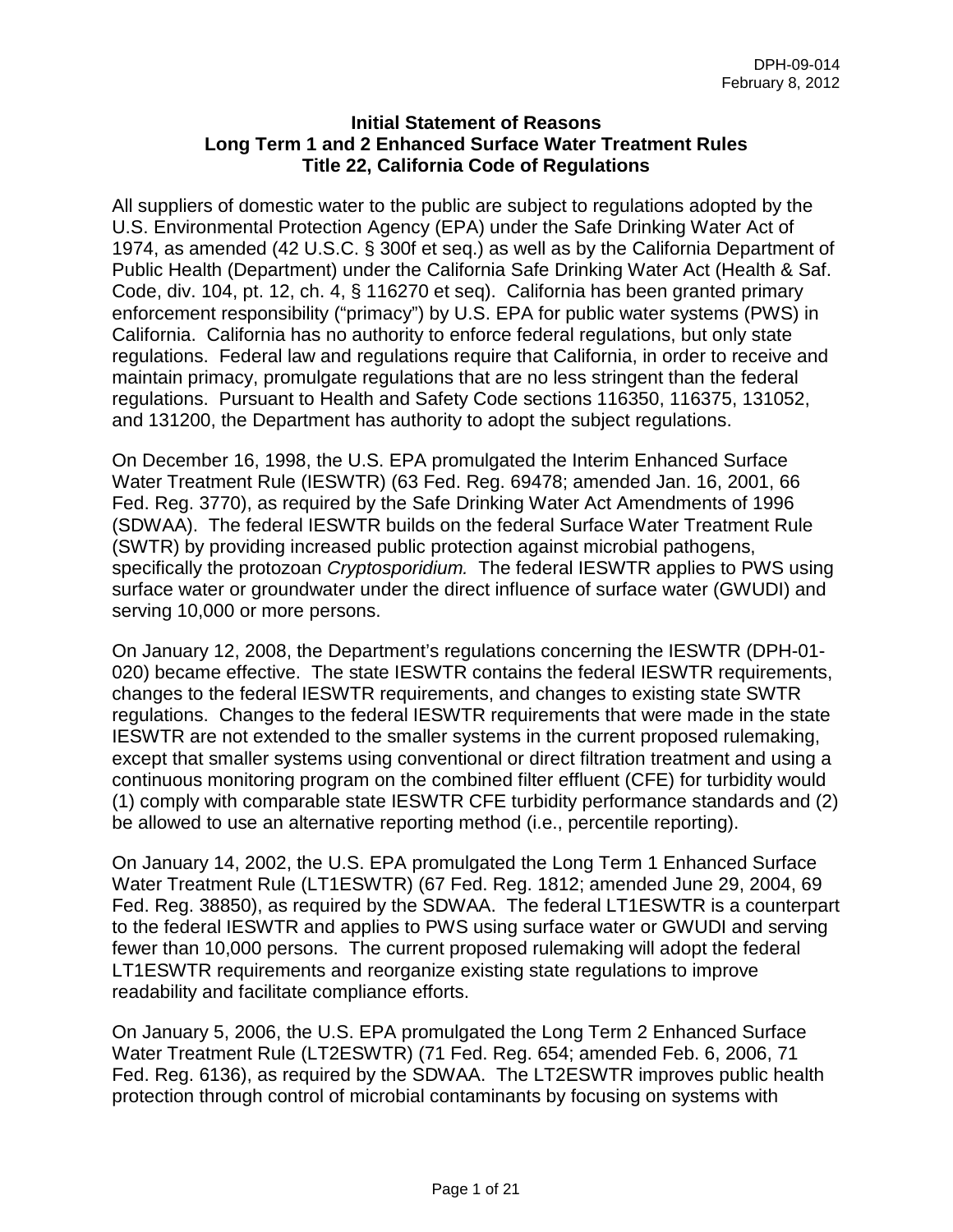elevated *Cryptosporidium* risk and by preventing significant increases in microbial risk that might otherwise occur when systems implement the federal Stage 2 Disinfectants and Disinfection Byproducts Rule (S2DDBPR). The Department will be adopting the federal S2DDBPR under a separate rulemaking (DPH-09-004). The federal LT2ESWTR applies to PWS using surface water or GWUDI.

The federal LT2ESWTR builds on the federal IESWTR and federal LT1ESWTR by requiring (1) source water monitoring for *Cryptosporidium*, (2) additional *Cryptosporidium* treatment technique provisions for certain filtered systems based on source water *Cryptosporidium* concentrations, (3) inactivation of *Cryptosporidium* for all unfiltered systems, (4) disinfection profiling and benchmarking to ensure continued levels of microbial protection while PWS take the necessary steps to comply with the federal S2DDBR, and (5) covering uncovered finished water storage facilities or treating the discharge from the storage facility. The current proposed rulemaking will incorporate by reference the federal LT2ESWTR requirements.

On June 29, 2009, the U.S. EPA promulgated Minor Correction to Stage 2 Disinfectants and Disinfection Byproducts Rule and Changes in References to Analytical Methods (74 Fed. Reg. 30953). U.S. EPA made a minor correction to the federal S2DDBPR and minor, unrelated, editorial changes in references to analytical methods in regulations. The current proposed rulemaking will incorporate by reference the changes in references to analytical methods that relate to surface water treatment under title 22, chapter 17. The Department will be adopting the minor correction to the federal S2DDBPR and changes in reference to analytical methods that relate to title 22, chapter 15.5 under a separate rulemaking (DPH-09-004).

In 2003, California Assembly Bill 1757 was chaptered, which repealed the Permit Reform Act (PRA) of 1981, which consisted of sections 15374 – 15378 of the Government Code. The PRA of 1981 required the Department to adopt regulations that include procedures for considering and issuing permits, most notably including (1) setting of time from receipt of permit application to notification by the Department that the application was complete, (2) setting of time from completion of an application for the Department to make a decision on the permit, and (3) listing of minimum, median, and maximum processing times for permits. With the PRA requirements no longer in place, the current proposed rulemaking will repeal regulations adopted in conformance with the PRA of 1981.

Safe Drinking Water State Revolving Fund Law establishes the Safe Drinking Water State Revolving Fund (SDWSRF) and appropriates money in the fund to the Department to finance the design and construction of projects for PWS that will enable the PWS to meet drinking water standards. In 2011, California Assembly Bill 983 (AB 983) was chaptered, which authorized the Department to take specified actions to improve access to financial assistance for small community water systems and not-forprofit nontransient noncommunity water systems serving severely disadvantaged communities, as defined. In addition and also in 2011, California Assembly Bill 1292 (AB 1292) was chaptered, which authorized the Department to utilize revenue bonds to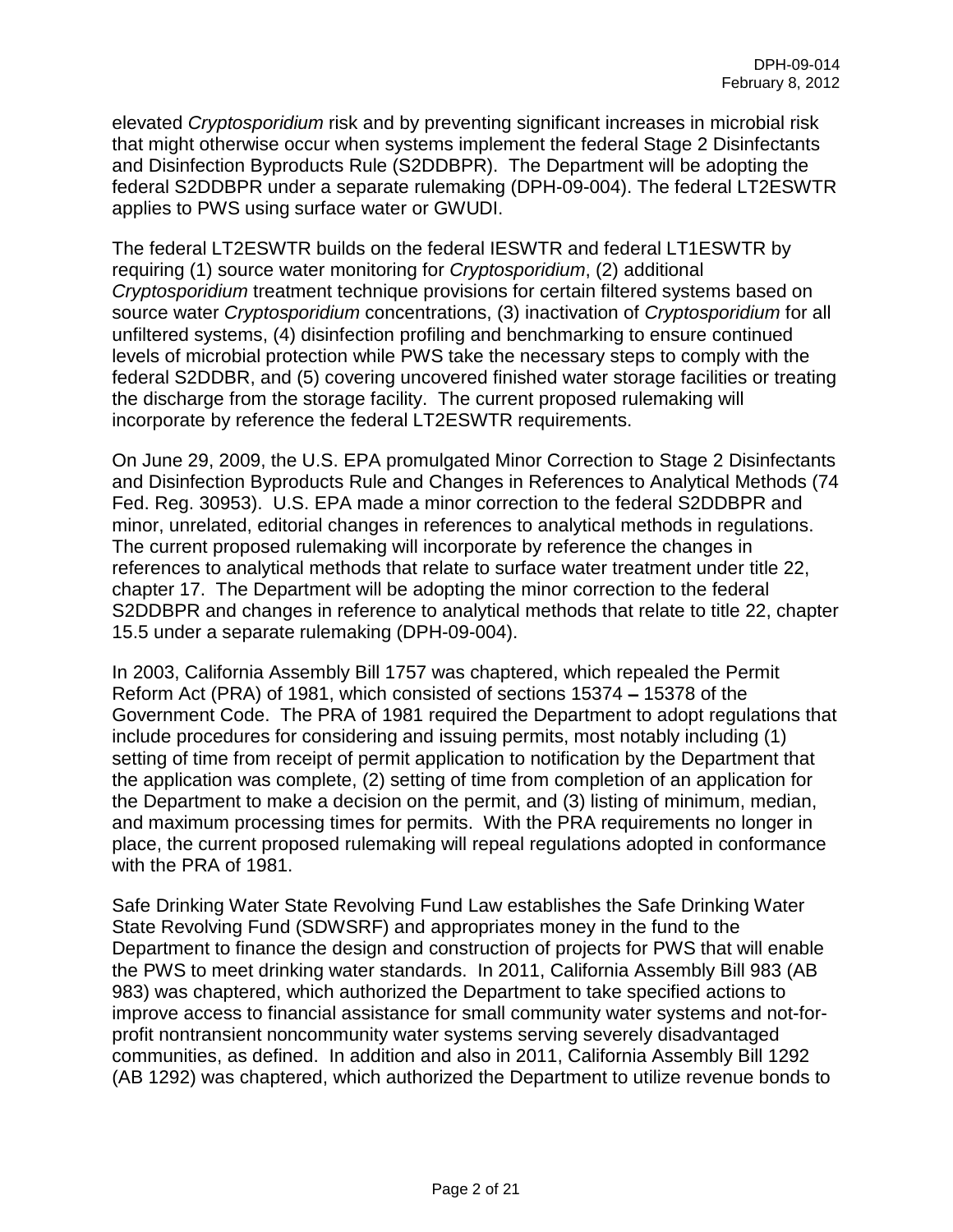leverage the fund. For consistency with the legislative actions and to provide further clarification, the Department proposes the following revisions to title 22:

# **Chapter 12, Article 2**

- Amend section 63011 to clarify that water rate studies and environmental review (and documentation) can be funded; to clarify that all engineering costs, not just preliminary costs, can be funded; provide that funds must be for purposes consistent with law; to eliminate the prohibition against the funding of detailed design costs; to allow limited construction associated with pilot testing or test hole or test well activities, since such tests are appropriately included in a planning project; to extend the maximum time allowed for planning to 36 months, which will provide the funding recipient with increased time, when appropriate, to complete more complex planning activities such as final engineering plans and specifications or pilot testing of proposed treatment options; and to delineate the procurement procedures an applicant for a grant for planning funding must follow when contracting for architectural, landscape architectural, professional engineering, environmental, land surveying, and project management services. Such procurement criteria would minimize the likelihood of poor quality services being contracted, which may result in the water system having to expend funds to remedy subsequent deficiencies from poor services.
- Amend section 63012 to allow interest-bearing SDWSRF loans up to the full cost of a project. Historically, the cap on loan funding has proven to be an unnecessary limitation; and with AB 1292, the Department has authority to secure revenue bonds with the SDWSRF loan repayment stream in order to leverage the repayment stream to generate state funds required to match the federal SDWSRF annual capitalization grant. Interest-bearing loans are necessary to ensure the long-term viability of the SDWSRF including the ability to support the sale of revenue bonds.

# **Chapter 12, Article 3**

- Amend section 63020 for clarity and for consistency with AB 983, which added a definition of "severely disadvantaged community" to section 116760.20 of the Health and Safety Code and provided that community and noncommunity nontransient water systems, which are owned by a public agency or a not-forprofit water company and that serve severely disadvantage communities, are eligible for a grant of up to 100% of the project cost if certain conditions are met.
- Amend section 63021 to clarify that funding is awarded to a public water system, rather than a community; and for consistency with AB 983, allow eligible public water systems whose service area is a severely disadvantaged community to be eligible for a grant of up to 100% of the total project cost. The changes to section 63021 allow such eligible systems to receive grant funding of up to 100 percent of a project cost without an affordability review. However, because federal SDWSRF law requires a SDWSRF funding recipient have the technical, managerial and financial (TMF) capacity to operate and maintain (O&M) the water system and the funded project for the long-term (i.e. 20 years), water systems receiving grant funds without being subject to an affordability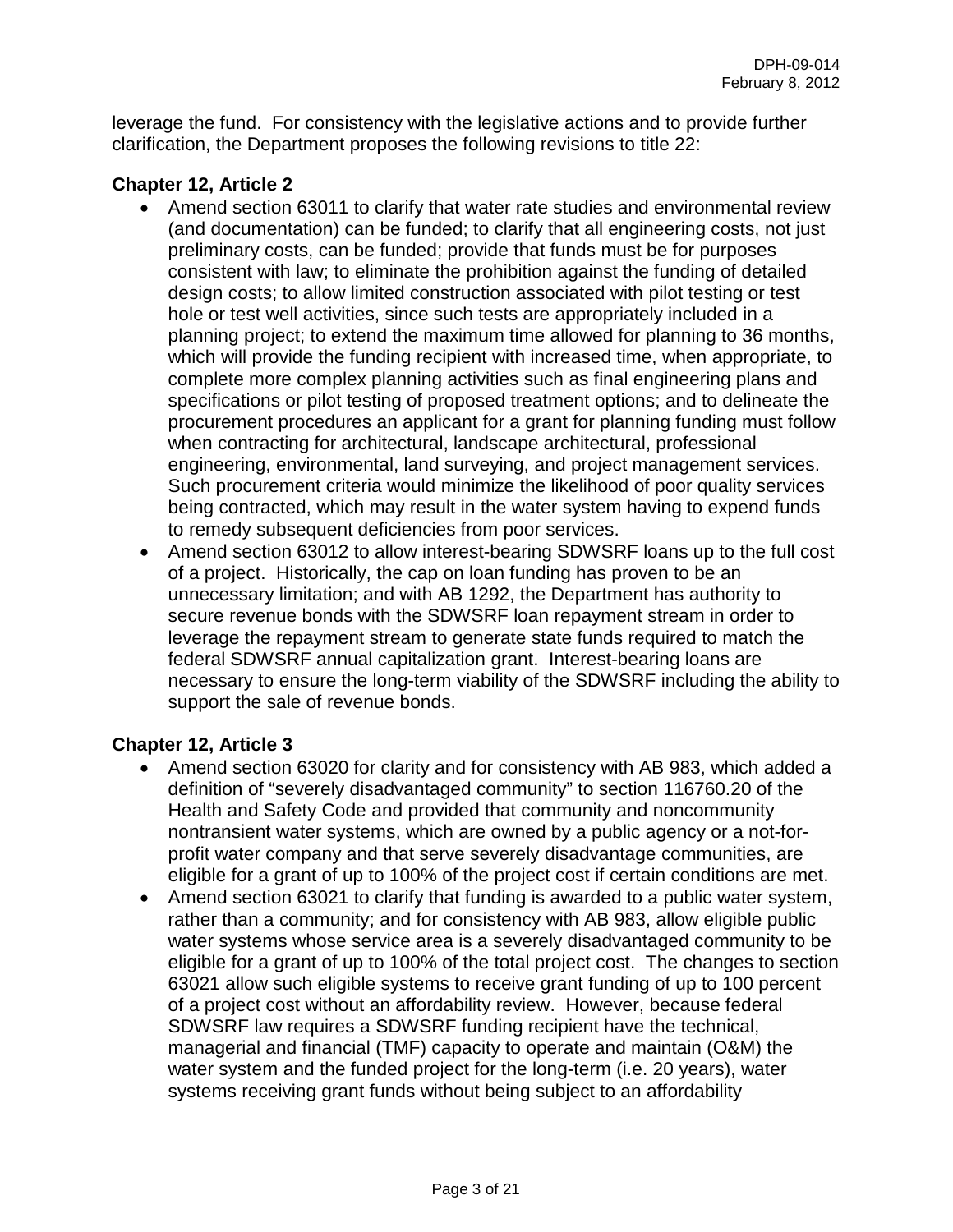review/analysis, are required to complete a study of its water rates and increase water rates as necessary to assure proper O&M for a period of at least 20 years, the useful life of a construction project. The cost of a rate study is an eligible planning project cost. The study and any indicated increase in water rates must be completed before execution of a funding agreement for a construction project. A consolidation project is one that restructures two or more public water systems into one restructured water system serving the combined service areas; therefore, for consolidation projects, the rate study and rate increase requirements apply only to that restructured water system.

# **Chapter 12, Article 6**

• Amend section 63052 to delineate the procurement procedures an applicant for a grant for construction funding must follow when contracting for architectural, landscape architectural, professional engineering, environmental, land surveying, and construction project management services. Such procurement criteria would minimize the likelihood of poor quality services being contracted, which may result in the water system having to expend funds to remedy subsequent deficiencies from poor services.

California currently requires PWS to filter and disinfect surface water and GWUDI (Cal. Code Regs., tit. 22, div. 4, ch. 17, § 64650 et seq.).

Pursuant to federal primacy requirements and sections 116350, 116375, 131052, and 131200 of the Health and Safety Code, the Department proposes the noted changes to title 22 in the following pages. A state-to-federal crosswalk table is provided to identify state requirements that correspond to federal requirements and explain differences from federal requirements. The Department also proposes a number of nonsubstantive changes, which are not described in detail due to their minor nature. The nonsubstantive changes will correct grammar, punctuation, spelling, and use of plurals and units of expression; redesignate subsections; subdivide existing subsections into more than one subsection; update reference to subsections, paragraphs, and tables; and delete reference to repealed article and sections.

# **Chapter 17, Article 1**

- Amend section 64650 (General Requirements) to establish a treatment technique requirement for *Cryptosporidium* in conformance with the federal LT1ESWTR by eliminating the population restriction; incorporate by reference the federal LT2ESWTR (excluding definitions, which are being adopted individually and excluding two-stage lime softening requirements, as there are no such facilities in California), correction to the federal LT2ESWTR, and changes in references to analytical methods that relate to chapter 17; for clarity, replace certain sections and phrases referenced in the federal LT2ESWTR with the corresponding sections and chapter from the state Public Notification, state SWTR, and state S2DDBPR; conform to the repeal of the PRA of 1981; and delete obsolete language.
- Adopt sections 64651.12 (Bag Filters), 64651.13 (Bank Filtration), 64651.15 (Cartridge Filters), 64651.48 (Flowing Stream), 64651.52 (Lake/Reservoir),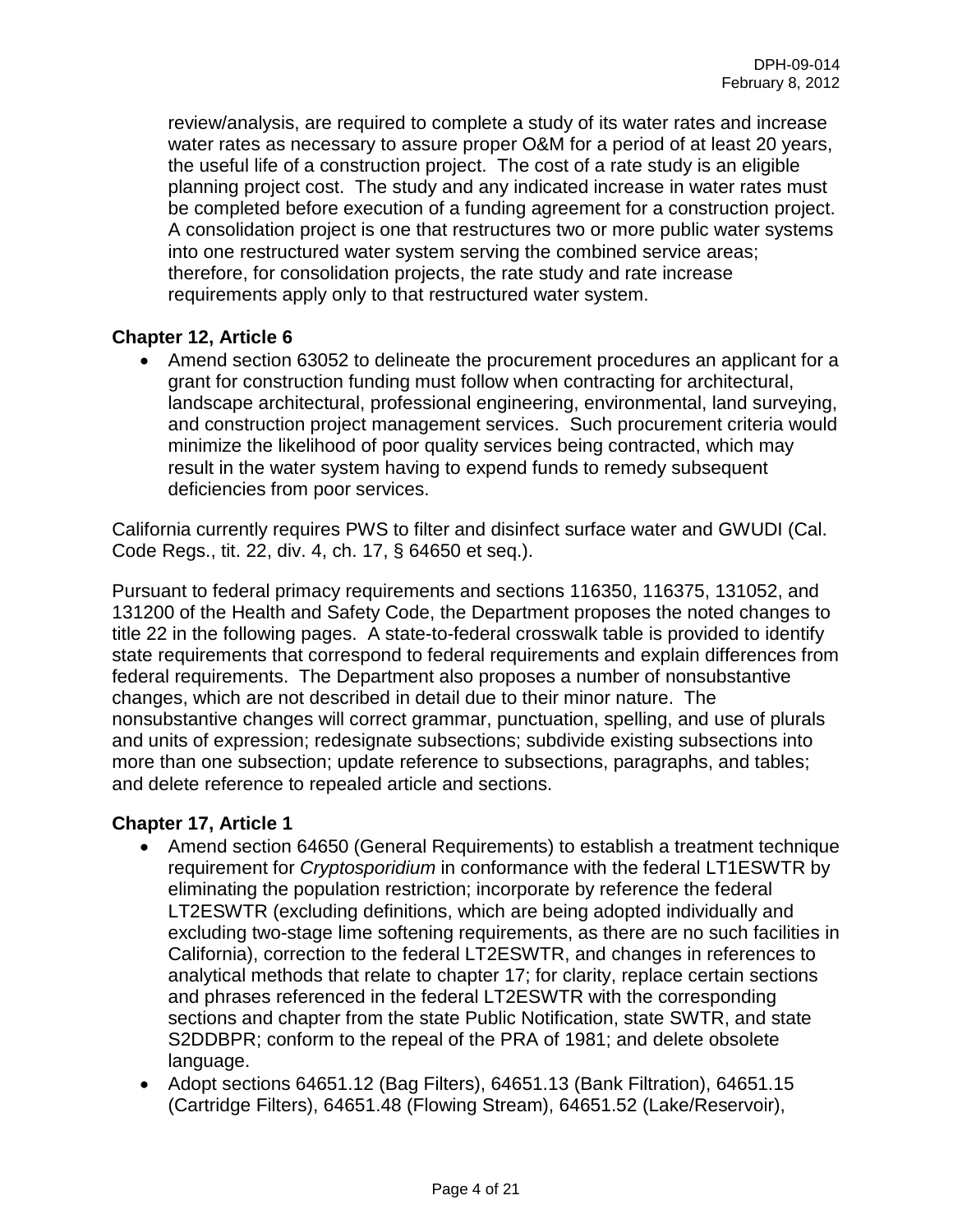64651.54 (Membrane Filtration), 64651.61 (Plant Intake), and 64651.62 (Presedimentation) to add necessary definitions per federal requirements.

• Amend section 64651.88 (Uncovered Finished Water Storage Facility) to conform to the federal LT2ESWTR definition.

# **Chapter 17, Article 2**

- Amend Article 2 (Treatment Technique Requirements, Watershed Protection Requirements, and Performance Standards) to provide a title that is more descriptive and appropriate for the article.
- Amend section 64652 (Treatment Technique Requirements and Compliance Options) to provide a title that is more descriptive and appropriate for the section; clarify between what two points the reduction of *Giardia lamblia* and viruses is to occur; incorporate the requirements of article 3.5, section 64657, to improve readability and facilitate compliance efforts; establish treatment technique requirements in conformance with the federal LT1ESWTR by eliminating the population restriction contained in article 3.5, section 64657(a); clarify that uncovered finished water storage facility requirements, a recycled water provision, and disinfection profiling and benchmarking are treatment technique requirements; clarify where federal LT2ESWTR treatment technique requirements are incorporated by reference in chapter 17; and delete obsolete language.
- Amend section 64652.5 (Criteria for Avoiding Filtration) to incorporate the requirements of article 3.5, section 64657.10, to improve readability and facilitate compliance efforts; establish filtration avoidance criteria in conformance with the federal LT1ESWTR by eliminating the population restriction; and to clarify that the filtration avoidance requirements of the federal SWTR are incorporated by reference for (1) disinfection inactivation treatment and (2) source water quality and disinfection information reporting.
- Amend section 64653 (Filtration) to incorporate the requirements of article 3.5, section 64657.30, and reorganize existing state regulations to improve readability and facilitate compliance efforts; establish filtration requirements in conformance with the federal LT1ESWTR; for a system using conventional or direct filtration treatment, serving fewer than 10,000 persons, and using a continuous monitoring program on the CFE for turbidity, establish filtration requirements that are comparable to the state IESWTR CFE turbidity performance standards (use of the phrase "shall not exceed 1 NTU" would inadvertently hold a smaller system using continuous monitoring to a more stringent performance standard than intended); clarify where the CFE turbidity performance standard applies for a treatment plant with one filter; and clarify how turbidity performance standards for an alternative filtration technology are established.

# **Chapter 17, Article 3**

• Adopt section 64654.8 (Source, Raw, Settled, and Recycled Filter Backwash Water Monitoring) to clarify where federal LT2ESWTR source monitoring requirements are incorporated by reference in chapter 17; reorganize existing state regulations to improve readability and facilitate compliance efforts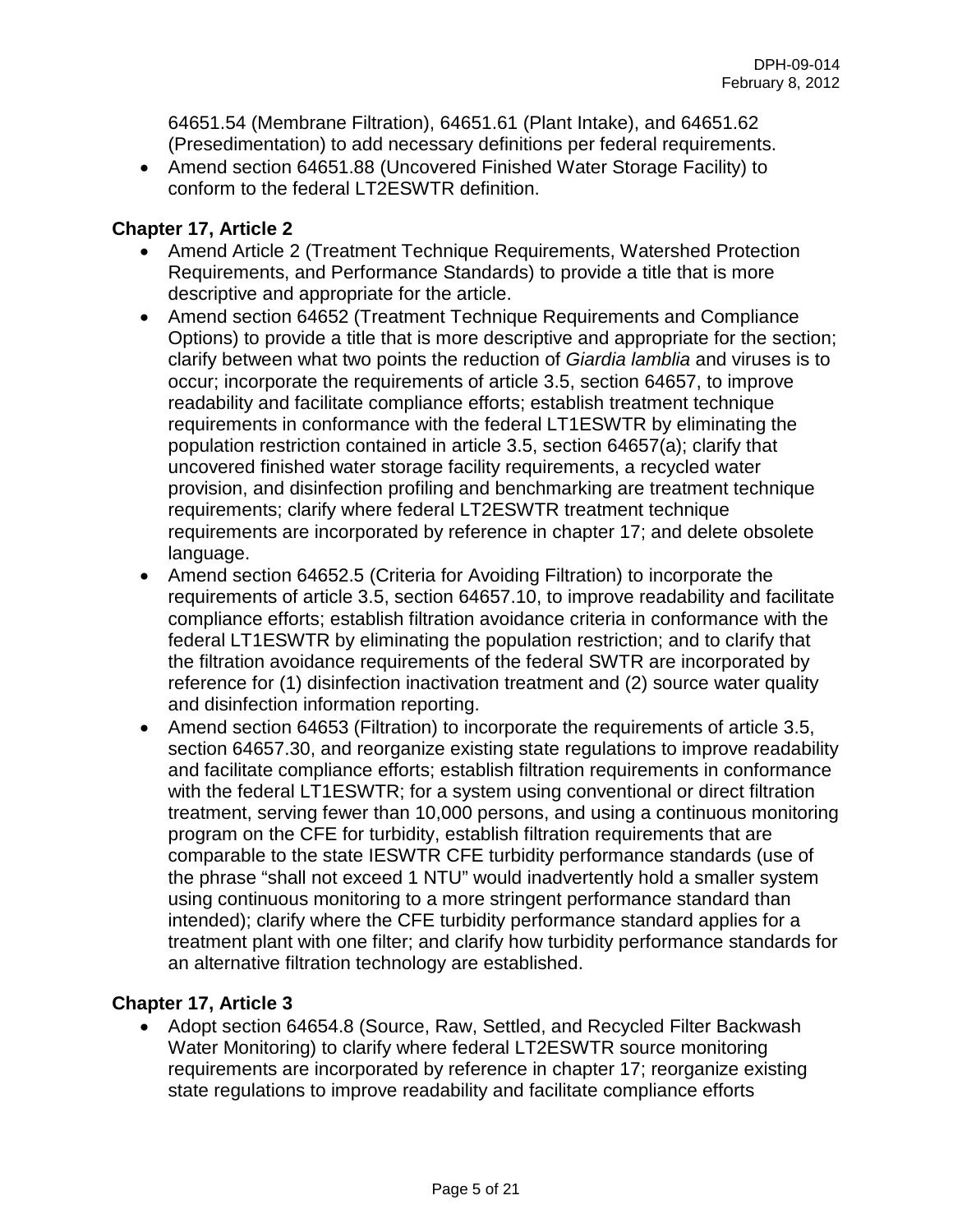(requirements previously located in section 64655 are moved to section 64654.8); and require turbidity monitoring of the raw water supply pursuant to the operation plan – the intent is to address all sources that make-up the raw water supply, while providing PWS with needed flexibility for individual situations due to (1) complexity in the number of sources, periodic changes (e.g., seasonal operation, water allocations, or operational issues), and conveyance facilities used (e.g., comingling of one or more sources prior to delivery to the surface water treatment plant) and (2) availability of grab and continuous turbidity monitoring equipment.

- Amend section 64655 (Filtration Monitoring) to provide a title that is more descriptive and appropriate for the section; incorporate the requirements of article 3.5, section 64657.40, and reorganize existing state regulations to improve readability and facilitate compliance efforts; establish filtered water turbidity monitoring requirements in conformance with the federal LT1ESWTR; and clarify frequency of recording for monitoring conducted pursuant to table 64655, footnote (a).
- Amend section 64656 (Disinfection Monitoring) to provide a title that is more descriptive and appropriate for the section; and to regulate the supplier and not the Department in subsection (d).
- Adopt section 64656.5 (Disinfection Profiling and Benchmarking) to incorporate the requirements of article 3.5, section 64657.20, and reorganize existing state regulations to improve readability and facilitate compliance efforts; establish disinfection profiling and benchmarking requirements in conformance with the federal LT1ESWTR and federal LT2ESWTR; and, for a system conducting disinfection profiling and benchmarking under subsection (b), establish a disinfection profile retention requirement consistent with existing state regulation – profile retention is not addressed in the federal LT1ESWTR.

# **Chapter 17, Article 3.5**

To improve readability and facilitate compliance efforts:

- Repeal section 64657 (General Requirements); requirements are reorganized to section 64652.
- Repeal section 64657.10 (Criteria for Avoiding Filtration); requirements are reorganized to section 64652.5.
- Repeal section 64657.20 (Disinfection Profiling and Benchmarking); requirements are reorganized to article 2, section 64656.5.
- Repeal section 64657.30 (Filtration); requirements are reorganized to section 64653.
- Repeal section 64657.40 (Filtration Sampling); requirements are reorganized to section 64655.
- Repeal section 64657.50 (Supplemental Reporting and Recordkeeping); requirements are reorganized to sections 64660, 64664, and 64664.2.

# **Chapter 17, Article 5**

• Amend section 64660 (Operating Criteria) to establish a *Cryptosporidium* removal requirement for a system serving fewer than 10,000 persons by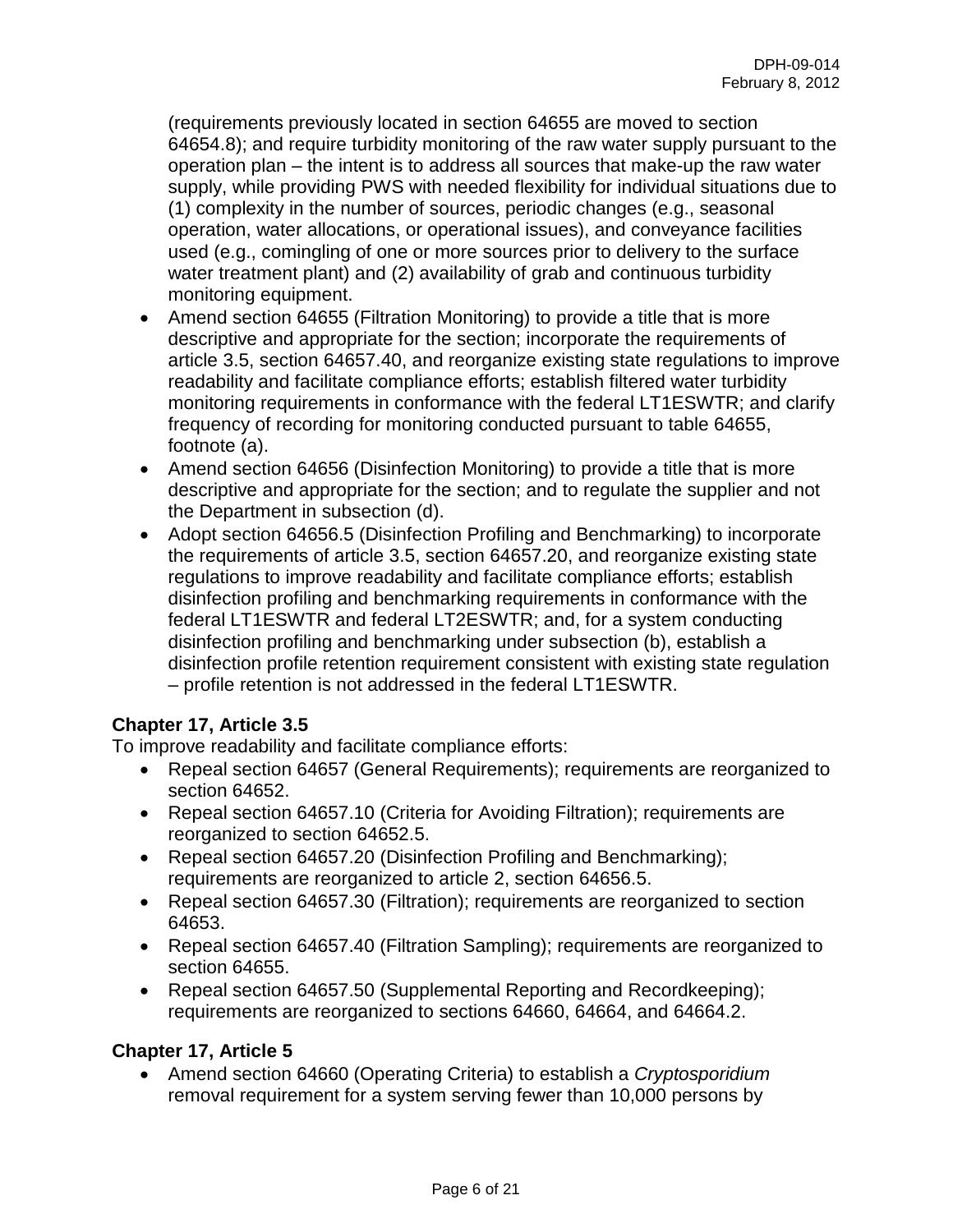eliminating the population restriction contained in subsection  $(b)(5)(C)$  – the Department considers filters that are operating at more than two times the rates specified in sections 64660(b)(1) through (b)(3) to be alternative filtration technologies, and as such, must meet the requirements shown as amendments to section 64653(e); incorporate some of the requirements of article 3.5, section 64657.50, and reorganize existing state regulations to improve readability and facilitate compliance efforts; and establish filtration requirements in conformance with the federal LT1ESWTR.

• Amend section 64662 (Records) to establish recordkeeping requirements in conformance with the federal LT1ESWTR; and to clarify where federal LT2ESWTR recordkeeping requirements are incorporated by reference in chapter 17.

# **Chapter 17, Article 6**

- Amend section 64663 (Department Notification) to reorganize existing state regulations to improve readability and facilitate compliance efforts; and establish Department notification requirements (1) in conformance with the federal LT1ESWTR and (2) for a system using conventional or direct filtration treatment, serving fewer than 10,000 persons, and using a continuous monitoring program on the CFE for turbidity, which is not addressed in the federal LT1ESWTR.
- Amend section 64664 (Monthly Report) to incorporate some of the requirements of article 3.5, section 64657.50, and reorganize existing state regulations to improve readability and facilitate compliance efforts; establish monthly reporting requirements in conformance with the federal LT1ESWTR and consistent with existing state regulations; establish additional monthly reporting requirements consistent with existing state regulations for: (1) table 64664-A (2)(D) and table 64664-B (2)(B) – time, to differentiate between multiple exceedances that may occur on the same day and (2) table  $64664-A(2)(A)$  – total number of turbidity measurements, to calculate compliance with the  $95<sup>th</sup>$  percentile turbidity performance standard; for clarity, add the multiplication symbol "x" to the formula in subsection (c)(2)(F); and clarify where federal LT2ESWTR monthly reporting requirements are incorporated by reference in chapter 17.
- Adopt section 64664.2 (Supplemental Reports) to incorporate remaining requirements of article 3.5, section 64657.50, and reorganize existing state regulations to improve readability and facilitate compliance efforts; establish supplemental reporting requirements in conformance with the federal LT1ESWTR; and clarify where federal LT2ESWTR reporting requirements are incorporated by reference in chapter 17.

### **Chapter 17, Article 7**

• Adopt section 64665.5 (Additional Requirements) to clarify where federal LT2ESWTR sanitary survey requirements are incorporated by reference in chapter 17.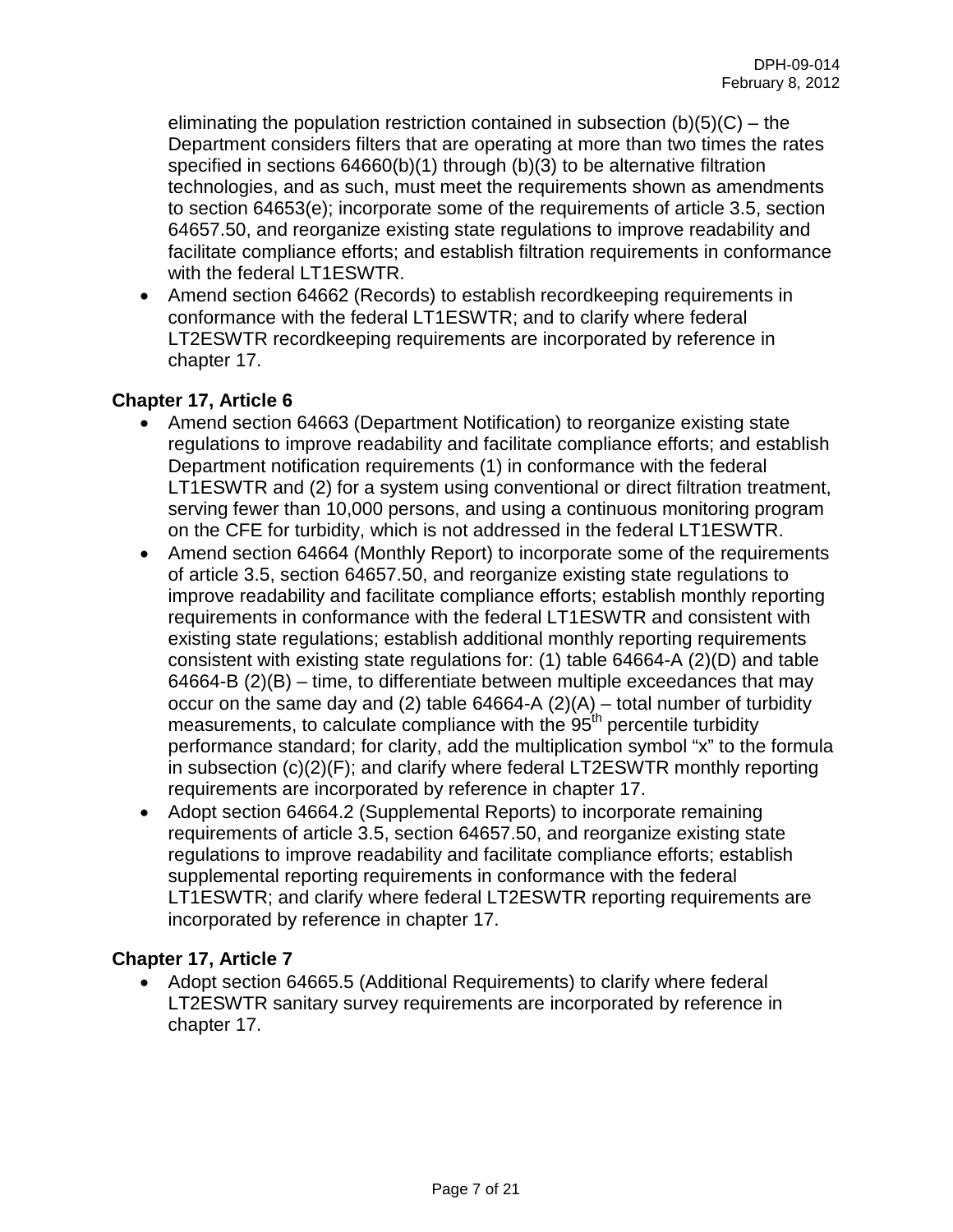# **Chapter 17, Article 8**

• Amend section 64666 (Customer Notification) to clarify where federal LT2ESWTR public notification and special notice requirements are incorporated by reference in chapter 17.

# **Net Effect**

The net effect is that:

- Filtered PWS using an approved surface water source and serving fewer than 10,000 persons would be required to:
	- provide at least 99 percent removal of *Cryptosporidium*.
	- If using conventional or direct filtration treatment:
		- o comply with more stringent combined filtered effluent turbidity performance standards.
		- o comply with individual filter effluent turbidity monitoring and calibration requirements, performance triggers, and follow-up actions.
- PWS using an approved surface water source, using conventional or direct filtration treatment, and serving fewer than 10,000 persons would be:
	- if using a continuous monitoring program on the CFE for turbidity:
		- o required to comply with comparable state IESWTR CFE turbidity performance standards.
		- o required to calibrate turbidimeters according to the procedure specified by the manufacturer.
		- o allowed to use an alternative reporting method (i.e., percentile reporting).
	- required to report the time of occurrence for any turbidity measurement that exceeds 1.0 NTU.
- Unfiltered PWS using an approved surface water source and serving fewer than 10,000 persons would be required to update their watershed control programs to minimize the potential for contamination by *Cryptosporidium* oocysts.
- PWS using an approved surface water source, serving fewer than 10,000 persons, and that began construction of a finished water reservoir on or after March 15, 2002, would be required to cover the reservoir.
- Community and nontransient noncommunity water systems using an approved surface water source and serving fewer than 10,000 persons would be required to:
	- conduct disinfection profiling and benchmarking.
	- consult with the Department for a significant change in disinfection practices via the amended permit process.
- PWS using an approved surface water source that did not conduct optional Total Trihalomethanes (TTHM) and Haloacetic Acids (Five) (HAA5) compliance monitoring under 40 CFR part 141.172 because they served fewer than 10,000 persons when such monitoring was required, but more than 10,000 persons prior to January 1, 2005, would be required to:
	- consult with the Department to establish a disinfection benchmark.
	- consult with the Department for a significant change in disinfection practices via the amended permit process.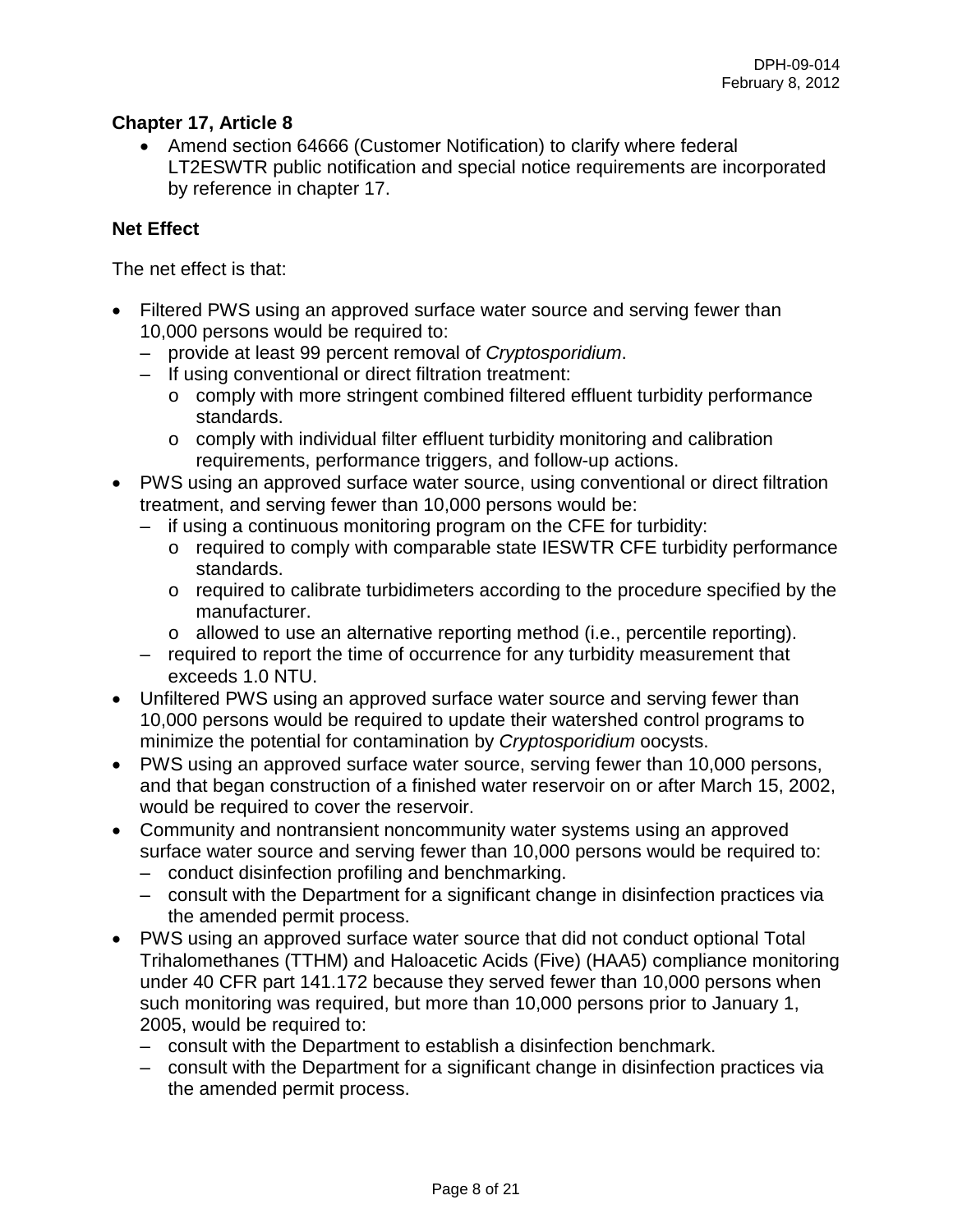– retain the disinfection profile.

- PWS using an approved surface water source, serving fewer than 10,000 persons, and seeking approval for filtration rates greater than twice those specified in sections  $64660(b)(1) - (b)(3)$  would be required to demonstrate that the filters can provide 99 percent *Cryptosporidium* removal.
- PWS using an approved source, diatomaceous earth filtration or slow sand filtration, and continuous turbidity monitoring would be required to calibrate turbidimeters according to the procedure specified by the manufacturer.
- PWS using an approved surface water would be required to:
	- conduct source water monitoring for *Cryptosporidium*, *E. coli*, and turbidity, as applicable.
	- for filtered systems, may need to provide additional *Cryptosporidium* treatment based on their bin classification using treatment options from the microbial toolbox (the variety of treatment and control options, collectively termed the "microbial toolbox" by U.S. EPA).
	- for unfiltered systems, provide additional *Cryptosporidium* treatment using treatment options from the inactivation toolbox.
	- conduct disinfection profiling and benchmarking.
	- for systems with an uncovered finished water storage facility, cover the storage facility or treat the discharge from the storage facility.
	- respond to significant deficiencies identified in sanitary survey reports.
	- conduct public notification and issue special notice for violations.
	- submit monthly and supplemental reports and maintain records.
- PWS using an approved surface water source would be required to submit monthly and supplemental reports and maintain records.
- PWS using an approved source and diatomaceous earth filtration, slow sand filtration, or an alternative filtration technology would be required to:
	- report the total number of turbidity measurements for the month.
	- report the time of occurrence for any turbidity measurement that exceeds the performance standard for the treatment technology.
- PWS would be allowed to use U.S. EPA approved alternative test methods for analysis of chapter 17 contaminants.
- The Department would no longer be required to regulate its activities when considering an application for filtration avoidance.

None of the proposed amendments would affect California's primacy status because the net effect of these amendments is that the state's regulation would be at least as stringent as the federal regulation.

The following table summarizes the proposed amendments with respect to the federal citation references:

• 1989 FR are to 40 Code of Federal Regulations, part 141 (54 Fed. Reg. 27486 (June 29, 1989)), "Filtration, Disinfection; Turbidity, Giardia lamblia, Viruses, Legionella, and Heterotrophic Bacteria."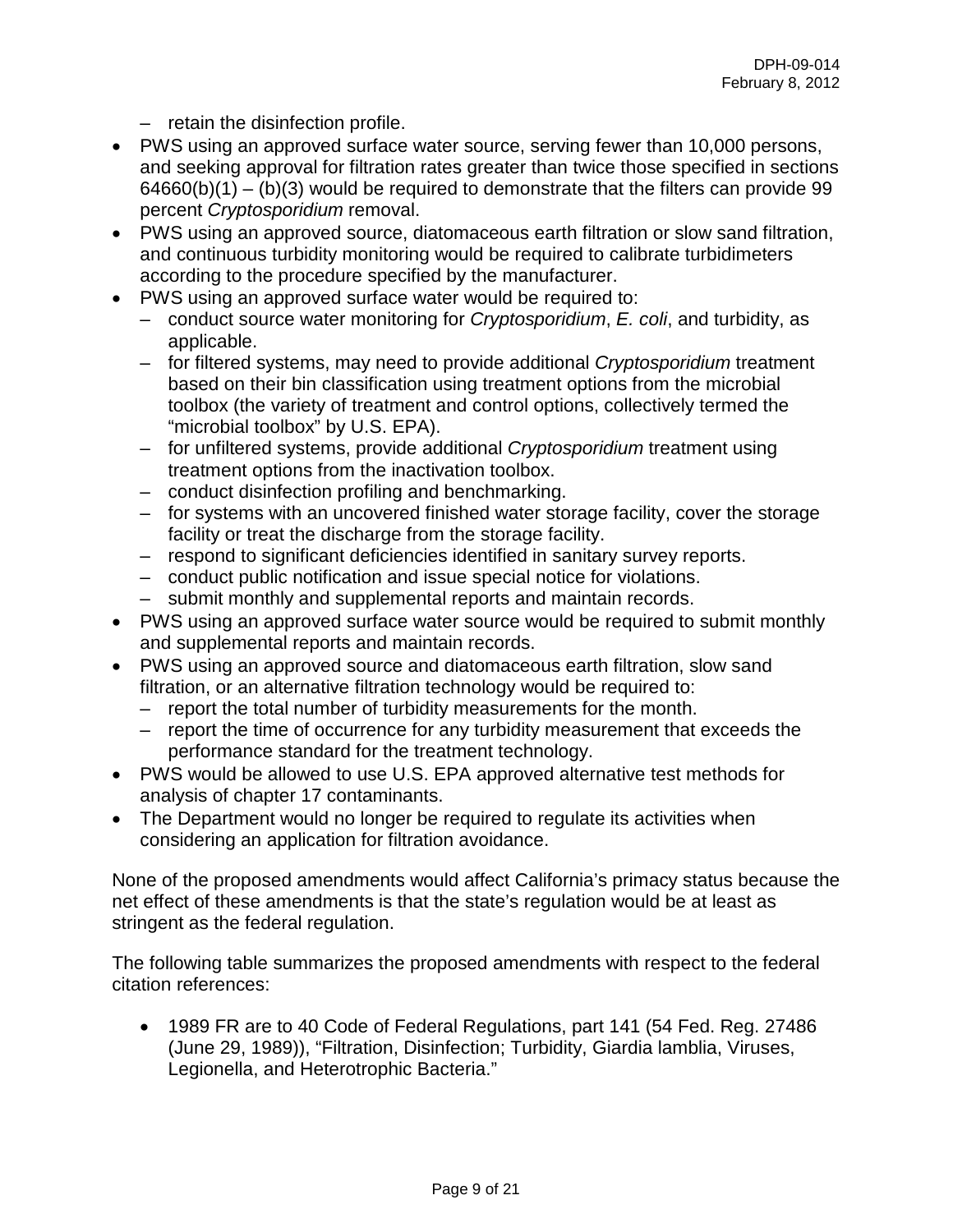- 1998 FR are to 40 Code of Federal Regulations, part 141 (63 Fed. Reg. 69478 (December 16, 1998)), "Interim Enhanced Surface Water Treatment Rule."
- 2001 FR are to 40 Code of Federal Regulations, part 141 (66 Fed. Reg. 3770 (January 16, 2001)), "Revisions to the Interim Enhanced Surface Water Treatment Rule (IESWTR), the Stage 1 Disinfectants and Disinfection Byproducts Rule (Stage 1DBPR), and Revisions to State Primacy Requirements To Implement the Safe Drinking Water Act (SDWA) Amendments."
- 2002 FR are to 40 Code of Federal Regulations, part 141 (67 Fed. Reg. 1812 (January 14, 2002)), "Long Term 1 Enhanced Surface Water Treatment Rule."
- 2004 FR are to 40 Code of Federal Regulations part 141 (69 Fed. Reg. 38850 (June 29, 2004)), "Minor Corrections and Clarifications to Drinking Water Regulations."
- 2006 FR are to 40 Code of Federal Regulations, part 141 (71 Fed. Reg. 654 (January 5, 2006)), "Long Term 2 Enhanced Surface Water Treatment Rule."
- 2/2006 FR are to 40 Code of Federal Regulations, part 141 (71 Fed. Reg. 6136 (February 6, 2006)), "Long Term 2 Enhanced Surface Water Treatment Rule, Correction."
- 2009 FR are to 40 Code of Federal Regulations, part 141 (74 Fed. Reg. 30953 (June 29, 2009)), "Minor Correction to Stage 2 Disinfectants and Disinfection Byproducts Rule and Changes in References to Analytical Methods."

| <b>State Citation</b>               | <b>Federal Citation</b>                                                                                                                                                                                                                                                                                                                                                                                                                                            | <b>Differences</b>                                                                                                                                                  |
|-------------------------------------|--------------------------------------------------------------------------------------------------------------------------------------------------------------------------------------------------------------------------------------------------------------------------------------------------------------------------------------------------------------------------------------------------------------------------------------------------------------------|---------------------------------------------------------------------------------------------------------------------------------------------------------------------|
| 64650(a)                            | 2002 FR; 141.70(e) & 141.500                                                                                                                                                                                                                                                                                                                                                                                                                                       |                                                                                                                                                                     |
| 64650(b)                            | None                                                                                                                                                                                                                                                                                                                                                                                                                                                               |                                                                                                                                                                     |
| 64650(c)                            | None                                                                                                                                                                                                                                                                                                                                                                                                                                                               |                                                                                                                                                                     |
| 64650(d)                            | None                                                                                                                                                                                                                                                                                                                                                                                                                                                               |                                                                                                                                                                     |
| 64650(e)                            | None                                                                                                                                                                                                                                                                                                                                                                                                                                                               |                                                                                                                                                                     |
| 64650(f)                            | 2006 FR; 141.211, Appendix A<br>to Subpart Q (Public<br>Notification), 141.700, 141.701,<br>141.702, 141.703, 141.704,<br>141.705, 141.706, 141.707,<br>141.708, 141.709, 141.710,<br>141.711, 141.712, 141.713,<br>141.714, 141.715 (except<br>subsection (b)(4)), 141.716,<br>141.717 (except subsection (b)),<br>141.718, 141.719, 141.720,<br>141.721 (except subsection<br>$(f)(4)$ , 141.722, and 141.723<br>2/2006 FR; 141.719<br>2009 FR; 141.74 & 141.704 |                                                                                                                                                                     |
| 64650(f)(1) & (f)(1)(A) – (f)(1)(M) | 2006 FR; 141.211, Appendix A<br>to Subpart Q (Public<br>Notification), 141.700, 141.701,<br>141.702, 141.703, 141.704,<br>141.705, 141.706, 141.707,<br>141.708, 141.709, 141.710,                                                                                                                                                                                                                                                                                 | For clarity via $(f)(1)(A)$ –<br>$(f)(1)(M)$ , replaced certain<br>sections and phrases<br>referenced in the federal<br>LT2ESWTR with the<br>corresponding sections |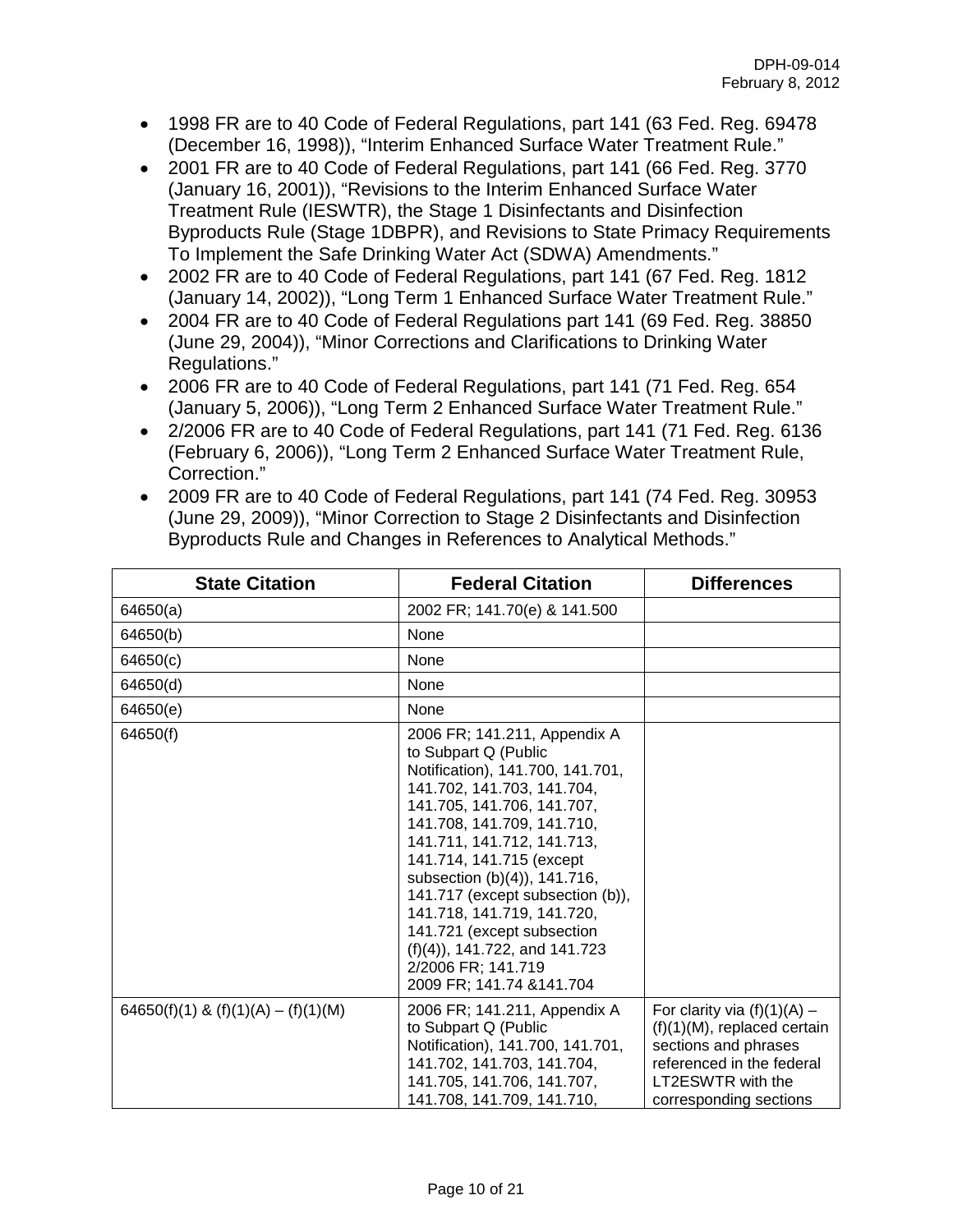| <b>State Citation</b>       | <b>Federal Citation</b>                                                                                                                                                                                                   | <b>Differences</b>                                                                               |
|-----------------------------|---------------------------------------------------------------------------------------------------------------------------------------------------------------------------------------------------------------------------|--------------------------------------------------------------------------------------------------|
|                             | 141.711, 141.712, 141.713,<br>141.714, 141.715 (except<br>subsection (b)(4)), 141.716,<br>141.717 (except subsection (b)),<br>141.718, 141.719, 141.720,<br>141.721 (except subsection<br>$(f)(4)$ , 141.722, and 141.723 | and chapter from the<br>state Public Notification,<br>state SWTR, and state<br>S2DDBPR.          |
| 64650(f)(2)                 | 2/2006 FR; 141.719                                                                                                                                                                                                        |                                                                                                  |
| 64650(f)(3)                 | 2009 FR; 141.74 & 141.704                                                                                                                                                                                                 |                                                                                                  |
| 64651.12                    | 2006 FR; 141.2                                                                                                                                                                                                            |                                                                                                  |
| 64651.13                    | 2006 FR; 141.2                                                                                                                                                                                                            |                                                                                                  |
| 64651.15                    | 2006 FR; 141.2                                                                                                                                                                                                            |                                                                                                  |
| 64651.48                    | 2006 FR; 141.2                                                                                                                                                                                                            |                                                                                                  |
| 64651.52                    | 2006 FR; 141.2                                                                                                                                                                                                            | For consistency with<br>existing spelling in<br>Chapter 17, "man made"<br>is spelled "man-made." |
| 64651.54                    | 2006 FR; 141.2                                                                                                                                                                                                            |                                                                                                  |
| 64651.61                    | 2006 FR; 141.2                                                                                                                                                                                                            |                                                                                                  |
| 64651.62                    | 2006 FR; 141.2                                                                                                                                                                                                            |                                                                                                  |
| 64651.88                    | 2006 FR; 141.2                                                                                                                                                                                                            |                                                                                                  |
| Article 2 (article heading) | None                                                                                                                                                                                                                      |                                                                                                  |
| 64652 (section heading)     | None                                                                                                                                                                                                                      |                                                                                                  |
| 64652(a)                    | 2002 FR; 141.500(a)                                                                                                                                                                                                       |                                                                                                  |
| 64652(a)(1)                 | None                                                                                                                                                                                                                      |                                                                                                  |
| 64652(a)(2)                 | None                                                                                                                                                                                                                      |                                                                                                  |
| 64652(a)(3)                 | 2002 FR; 141.500(a)                                                                                                                                                                                                       |                                                                                                  |
| 64652(b)                    | None                                                                                                                                                                                                                      |                                                                                                  |
| 64652(c)                    | 2002 FR; 141.500(a) &<br>$141.503(b)$ , (e), & (f)                                                                                                                                                                        |                                                                                                  |
| 64652(d)                    | 2002 FR; 141.503(a), 141.510, &<br>141.511                                                                                                                                                                                | Omitted last sentence in<br>141.511 as the sentence<br>is redundant.                             |
|                             |                                                                                                                                                                                                                           | Note - Date of "March 15,<br>2002" is per federal<br>requirement.                                |
| 64652(e)                    | None                                                                                                                                                                                                                      |                                                                                                  |
| 64652(f)                    | 2002 FR; 141.500(b)                                                                                                                                                                                                       |                                                                                                  |
| 64652(g)                    | None                                                                                                                                                                                                                      |                                                                                                  |
| 64652(h)                    | None                                                                                                                                                                                                                      |                                                                                                  |
| 64652.5(a)                  | 2002 FR; 141.503(b) & 141.520                                                                                                                                                                                             |                                                                                                  |
| 64652.5(b)(2)               | None                                                                                                                                                                                                                      |                                                                                                  |
| 64652.5(c)(1)               | None                                                                                                                                                                                                                      |                                                                                                  |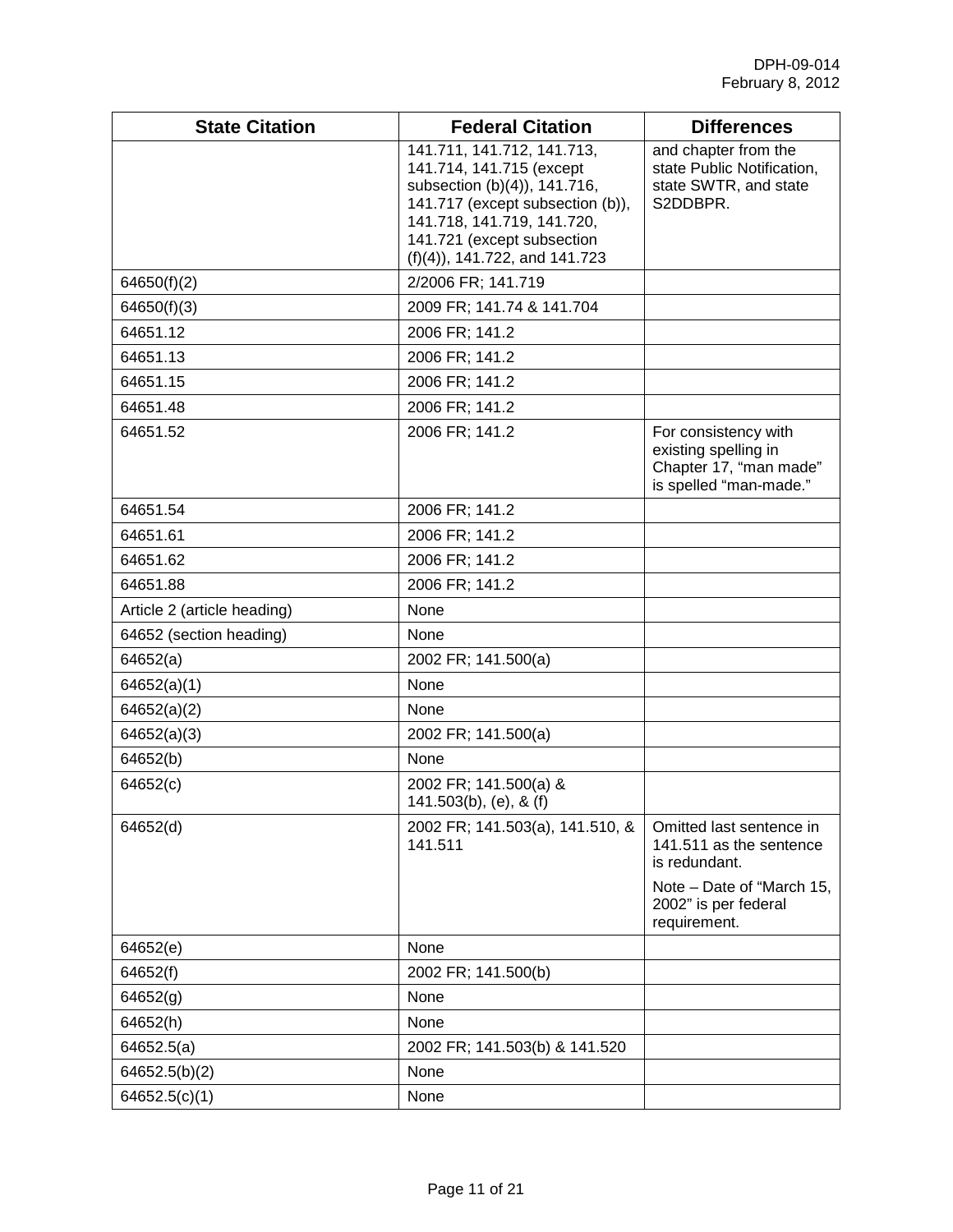| <b>State Citation</b>                 | <b>Federal Citation</b>                                               | <b>Differences</b>                                                                                                                                                                                                                                                                                     |
|---------------------------------------|-----------------------------------------------------------------------|--------------------------------------------------------------------------------------------------------------------------------------------------------------------------------------------------------------------------------------------------------------------------------------------------------|
| 64652.5(d)                            | 1989 FR; 141.75(a)(1)                                                 |                                                                                                                                                                                                                                                                                                        |
| 64652.5(e)                            | 2002 FR; 141.521 & 141.522                                            |                                                                                                                                                                                                                                                                                                        |
| 64652.5(e)(2)                         | 2002 FR; 141.521(a)                                                   |                                                                                                                                                                                                                                                                                                        |
| 64652.5(e)(3)                         | 2002 FR; 141.521(b)                                                   |                                                                                                                                                                                                                                                                                                        |
| 64652.5(e)(4)                         | None                                                                  |                                                                                                                                                                                                                                                                                                        |
| 64652.5(k)(1)                         | 1989 FR; 141.72(a)(1),<br>$141.74(b)(3)$ and $(4)$ ,<br>&141.75(a)(2) |                                                                                                                                                                                                                                                                                                        |
| $64652.5(k)(1)(A) - (B)$              | None                                                                  |                                                                                                                                                                                                                                                                                                        |
| 64652.5(k)(2)(B)                      | None                                                                  |                                                                                                                                                                                                                                                                                                        |
| 64652.5(k)(3)                         | None                                                                  |                                                                                                                                                                                                                                                                                                        |
| 64653(a)                              | None                                                                  |                                                                                                                                                                                                                                                                                                        |
| 64653(a)(3)                           | None                                                                  |                                                                                                                                                                                                                                                                                                        |
| 64653(a)(4)                           | None                                                                  |                                                                                                                                                                                                                                                                                                        |
| 64653(b)                              | 2002 FR; 141.500(a) &<br>141.503(e) & (f)                             |                                                                                                                                                                                                                                                                                                        |
| 64653(c)                              | 2002 FR; 141.73(a)(4),<br>141.503(e), & 141.550                       |                                                                                                                                                                                                                                                                                                        |
| 64653(c), Table 64653, $(1)(A) - (D)$ | None                                                                  |                                                                                                                                                                                                                                                                                                        |
| 64653(c), Table 64653, (2)(A)         | 2002 FR; 141.551(a) & (a)(1)                                          |                                                                                                                                                                                                                                                                                                        |
| 64653(c), Table 64653, (2)(B)         | 2002 FR; 141.551(b)                                                   |                                                                                                                                                                                                                                                                                                        |
| 64653(c), Table 64653, (2)(B)1.       | 2002 FR; 141.551(b) & (b)(1)                                          |                                                                                                                                                                                                                                                                                                        |
| 64653(c), Table 64653, (2)(B)2.       | None                                                                  |                                                                                                                                                                                                                                                                                                        |
| 64653(c), Table 64653, (2)(C)         | 2002 FR; 141.551(b)                                                   |                                                                                                                                                                                                                                                                                                        |
| 64653(c), Table 64653, (2)(C)1.       | None                                                                  |                                                                                                                                                                                                                                                                                                        |
| 64653(c), Table 64653, (2)(C)2.       | 2002 FR; 141.551(b) & (b)(1)                                          |                                                                                                                                                                                                                                                                                                        |
| 64653(c), Table 64653, $(3)(A) - (D)$ | None                                                                  |                                                                                                                                                                                                                                                                                                        |
| 64653(c), Table 64653, $(4)(A) - (B)$ | None                                                                  |                                                                                                                                                                                                                                                                                                        |
| 64653(c), Table 64653, Footnote (a)   | None                                                                  |                                                                                                                                                                                                                                                                                                        |
| 64653(d)                              | None                                                                  |                                                                                                                                                                                                                                                                                                        |
| 64653(e)                              | None                                                                  |                                                                                                                                                                                                                                                                                                        |
| 64653(e)(1)                           | 2002 FR; 141.73(d) & 141.552                                          | Consistent with the<br>Department's existing<br>language, alternative<br>filtration technologies<br>must demonstrate a<br>minimum of 99% Giardia<br>lamblia cyst removal and<br>90% virus removal. The<br>balance needed to<br>achieve the required<br>99.9% Giardia lamblia<br>cysts and 99.99% virus |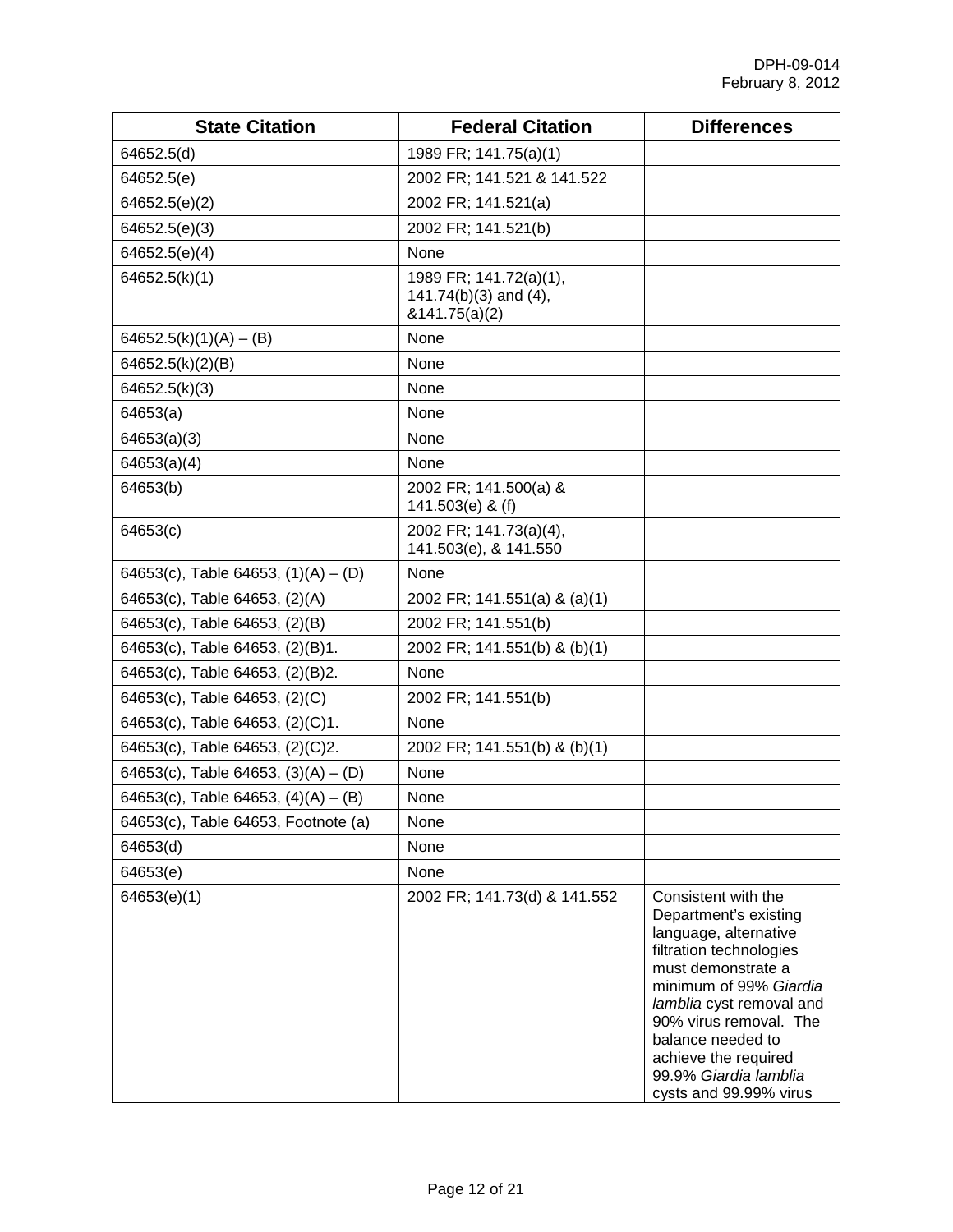| <b>State Citation</b>                 | <b>Federal Citation</b>                                            | <b>Differences</b>                                                                                                                                                                                                                                         |
|---------------------------------------|--------------------------------------------------------------------|------------------------------------------------------------------------------------------------------------------------------------------------------------------------------------------------------------------------------------------------------------|
|                                       |                                                                    | reductions per section<br>64652(a) must be<br>obtained through<br>disinfection. The<br>Department sets turbidity<br>performance<br>requirements based on<br>alternative filtration<br>technology demonstration<br>studies pursuant to<br>section 64653(h). |
| 64653(e)(2)                           | 2002 FR; 141.551(a)(2) & (b)(2)<br>2004 FR; 141.551(a)(2) & (b)(2) | Referenced turbidity<br>performance standard<br>limits consistent with<br>existing regulations.                                                                                                                                                            |
| 64653(f)                              | None                                                               |                                                                                                                                                                                                                                                            |
| 64653(g)                              | None                                                               |                                                                                                                                                                                                                                                            |
| 64654.8                               | None                                                               |                                                                                                                                                                                                                                                            |
| 64655 (section heading)               | None                                                               |                                                                                                                                                                                                                                                            |
| 64655(a)                              | 2002 FR; 141.73(a)(4) &<br>141.503(e) & (f)                        |                                                                                                                                                                                                                                                            |
| 64655(a), Table 64655, $(1)(A) - (B)$ | None                                                               |                                                                                                                                                                                                                                                            |
| 64655(a), Table 64655, (2)(A)         | 2002 FR; 141.560 & 141.560(c)                                      |                                                                                                                                                                                                                                                            |
| 64655(a), Table 64655, (2)(B)         | None                                                               |                                                                                                                                                                                                                                                            |
| 64655(a), Table 64655, (3)            | None                                                               |                                                                                                                                                                                                                                                            |
| 64655(a), Table 64655, Footnote (a)   | None                                                               |                                                                                                                                                                                                                                                            |
| 64655(a), Table 64655, Footnote (b)   | None                                                               |                                                                                                                                                                                                                                                            |
| 64655(a), Table 64655, Footnote (c)   | 2002 FR; 141.562                                                   |                                                                                                                                                                                                                                                            |
| 64655(a), Table 64655, Footnote (d)   | None                                                               |                                                                                                                                                                                                                                                            |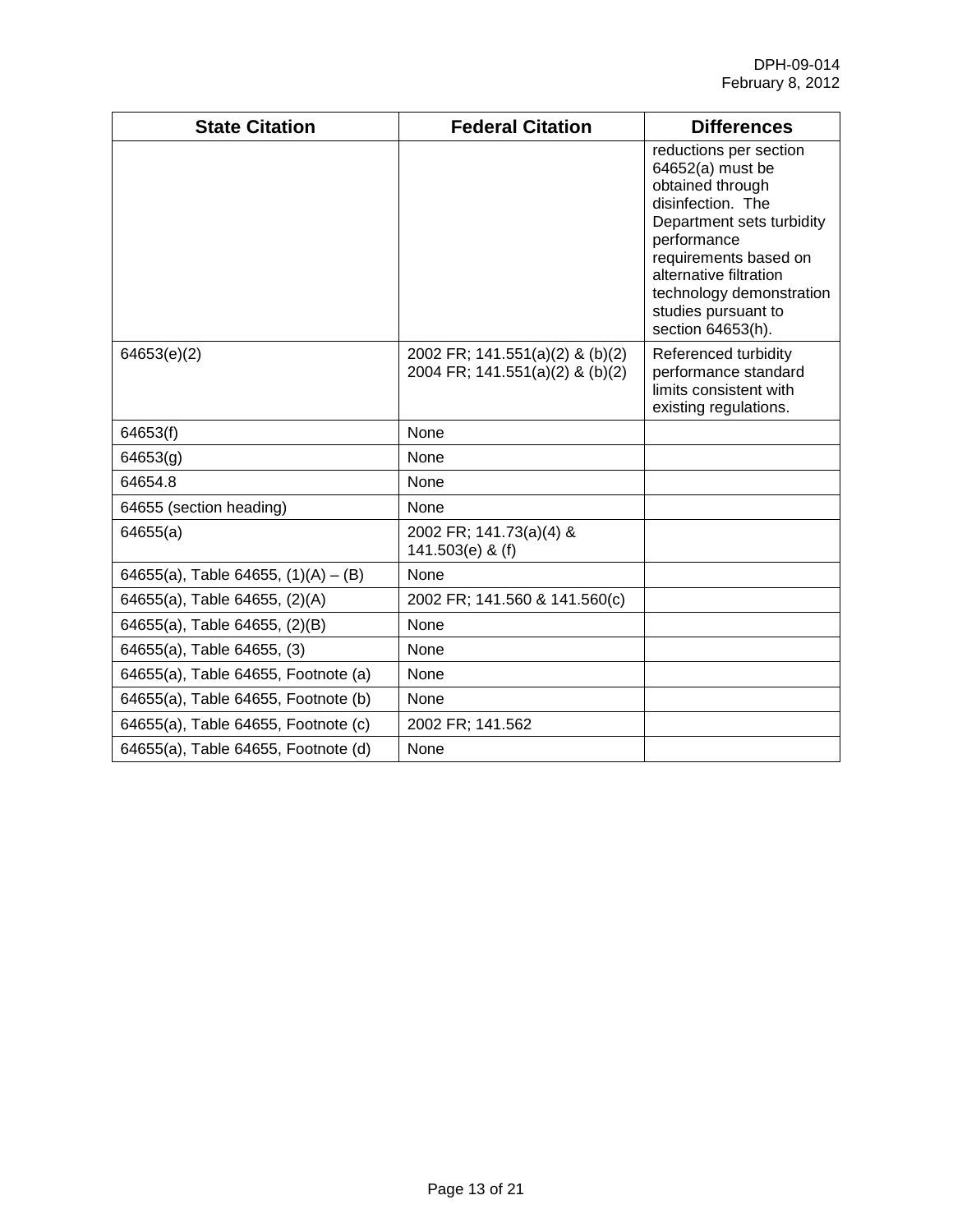| <b>State Citation</b>   | <b>Federal Citation</b>                                                                               | <b>Differences</b>                                                                                                                                                                                                                                                                                                                                                                                   |
|-------------------------|-------------------------------------------------------------------------------------------------------|------------------------------------------------------------------------------------------------------------------------------------------------------------------------------------------------------------------------------------------------------------------------------------------------------------------------------------------------------------------------------------------------------|
| 64655(b)                | 2002 FR; 141.560(b)                                                                                   | Extended provision to<br>PWS (1) using<br>conventional or direct<br>filtration treatment and<br>serving 10,000 or fewer<br>people and conducting<br>continuous monitoring in<br>lieu of grab sampling on<br>the CFE for turbidity and<br>(2) using diatomaceous<br>earth filtration or slow<br>sand filtration and<br>conducting continuous<br>monitoring in lieu of grab<br>sampling for turbidity. |
|                         |                                                                                                       | Proper calibration of<br>continuous turbidity<br>monitoring equipment is<br>necessary to ensure<br>accurate turbidity<br>measurements.                                                                                                                                                                                                                                                               |
|                         |                                                                                                       | Under existing<br>regulations, calibration<br>procedures are described<br>in the Operations Plan<br>(section 64661).                                                                                                                                                                                                                                                                                 |
|                         |                                                                                                       | Extending the provision<br>clarifies that, for Items (1)<br>and (2), the calibration<br>procedures must be done<br>in accordance with the<br>procedure specified by<br>the manufacturer.                                                                                                                                                                                                             |
| 64655(c)                | 2002 FR; 141.561                                                                                      |                                                                                                                                                                                                                                                                                                                                                                                                      |
| 64655(c)(1)             | None                                                                                                  |                                                                                                                                                                                                                                                                                                                                                                                                      |
| 64655(c)(2)             | 2002 FR; 141.561                                                                                      |                                                                                                                                                                                                                                                                                                                                                                                                      |
| 64656 (section heading) | None                                                                                                  |                                                                                                                                                                                                                                                                                                                                                                                                      |
| 64656(a)                | None                                                                                                  |                                                                                                                                                                                                                                                                                                                                                                                                      |
| 64656(d)                | None                                                                                                  |                                                                                                                                                                                                                                                                                                                                                                                                      |
| 64656(f)                | None                                                                                                  |                                                                                                                                                                                                                                                                                                                                                                                                      |
| 64656(g)                | None                                                                                                  |                                                                                                                                                                                                                                                                                                                                                                                                      |
| 64656.5(a)              | 2002 FR; 141.503(c) & 141.530<br>$-141.535$<br>2004 FR; 141.530, 141.531,<br>141.534, & 141.534(a)(2) |                                                                                                                                                                                                                                                                                                                                                                                                      |
| 64656.5(a)(1)           | 2002 FR; 141.536                                                                                      |                                                                                                                                                                                                                                                                                                                                                                                                      |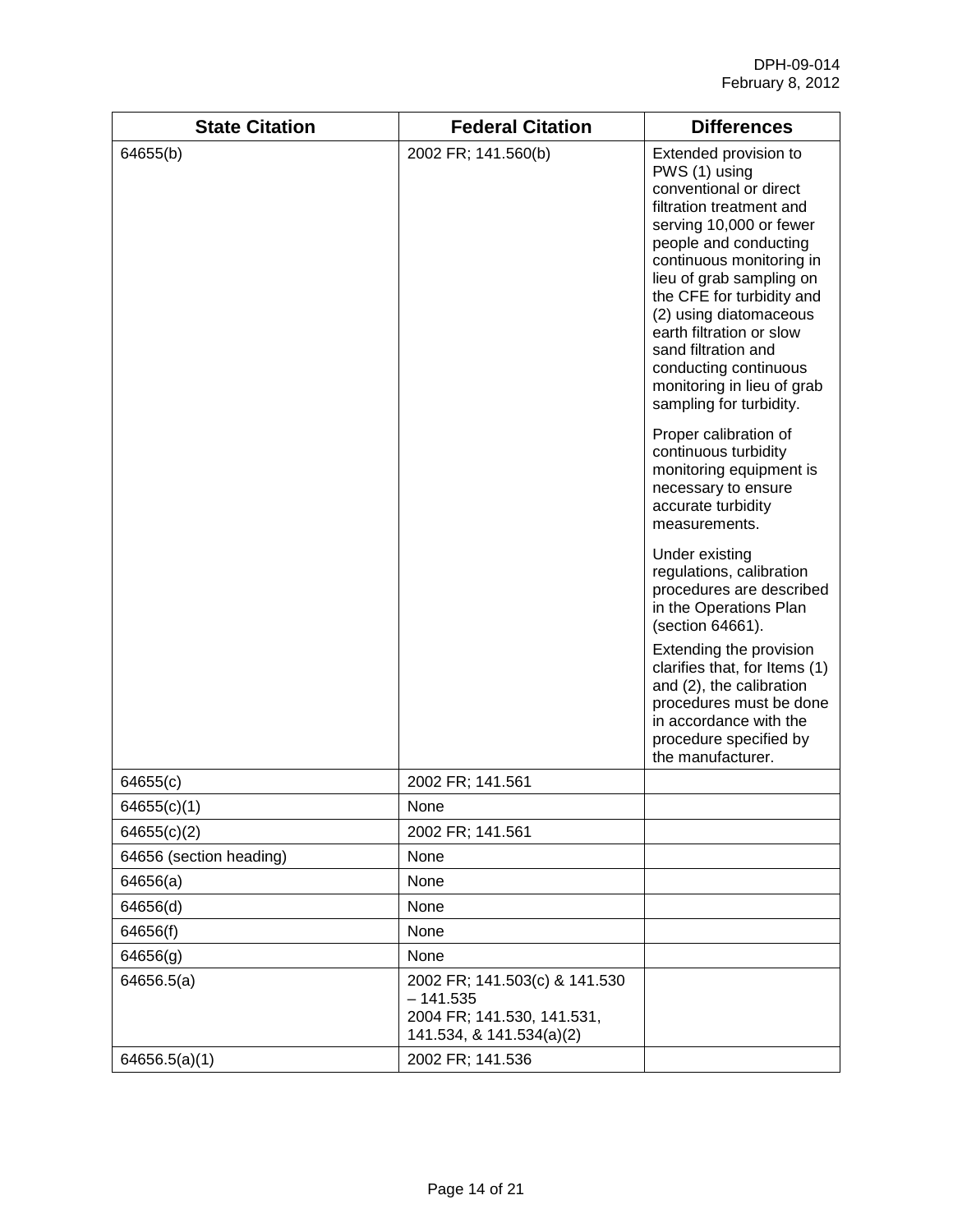| <b>State Citation</b>  | <b>Federal Citation</b>                                    | <b>Differences</b>                                                                                                                                                                    |
|------------------------|------------------------------------------------------------|---------------------------------------------------------------------------------------------------------------------------------------------------------------------------------------|
| 64656.5(a)(2)          | 2002 FR; 141.503(d), 141.540,<br>141.541, &141.542         | Consistent with existing<br>regulations, consultation<br>with the Department for a<br>significant change in<br>disinfection practice is<br>handled via the amended<br>permit process. |
| 64656.5(a)(2)(A)       | 2002 FR; 141.542(a) &<br>141.570(d)(1)                     |                                                                                                                                                                                       |
| 64656.5(a)(2)(B)       | 2002 FR; 141.542(b) &<br>141.570(d)(1)                     |                                                                                                                                                                                       |
| 64656.5(a)(2)(C)       | 2002 FR; 141.540 - 141.544,<br>141.542(b), & 141.570(d)(1) |                                                                                                                                                                                       |
| 64656.5(a) $(2)(D)$    | 2002 FR; 141.542(c) &<br>141.570(d)(1)                     |                                                                                                                                                                                       |
| 64656.5(b)             | 2002 FR; 141.170(d)                                        | Note - Date of "January                                                                                                                                                               |
|                        | 2004 FR; 141.170(d)                                        | 1, 2005" is per federal<br>requirement.                                                                                                                                               |
| 64656.5(b)(1)          | 2002 FR; 141.170(d)                                        |                                                                                                                                                                                       |
| 64656.5(b)(2)          | 2002 FR; 141.170(d)                                        | Consistent with existing<br>regulations, consultation<br>with the Department for a<br>significant change in<br>disinfection practice is<br>handled via the amended<br>permit process. |
| 64656.5(b)(2)(A)       | 2002 FR; 141.170(d)                                        | Consistent with existing<br>regulations, consultation<br>with the Department for a<br>significant change in<br>disinfection practice is<br>handled via the amended<br>permit process. |
| 64656.5(b)(2)(B)       | 2002 FR; 141.170(d)                                        | Consistent with existing<br>regulations, consultation<br>with the Department for a<br>significant change in<br>disinfection practice is<br>handled via the amended<br>permit process. |
| 64656.5(b)(3)          | None                                                       |                                                                                                                                                                                       |
| 64656.5(c)             | None                                                       |                                                                                                                                                                                       |
| $64660(b)(1) - (b)(5)$ | None                                                       |                                                                                                                                                                                       |
| 64660(b)(5)(A)         | None                                                       |                                                                                                                                                                                       |
| 64660(b)(5)(B)         | None                                                       |                                                                                                                                                                                       |
| 64660(b)(6)            | None                                                       |                                                                                                                                                                                       |
| 64660(b)(7)            | 2002 FR; 141.503(f) & 141.563                              |                                                                                                                                                                                       |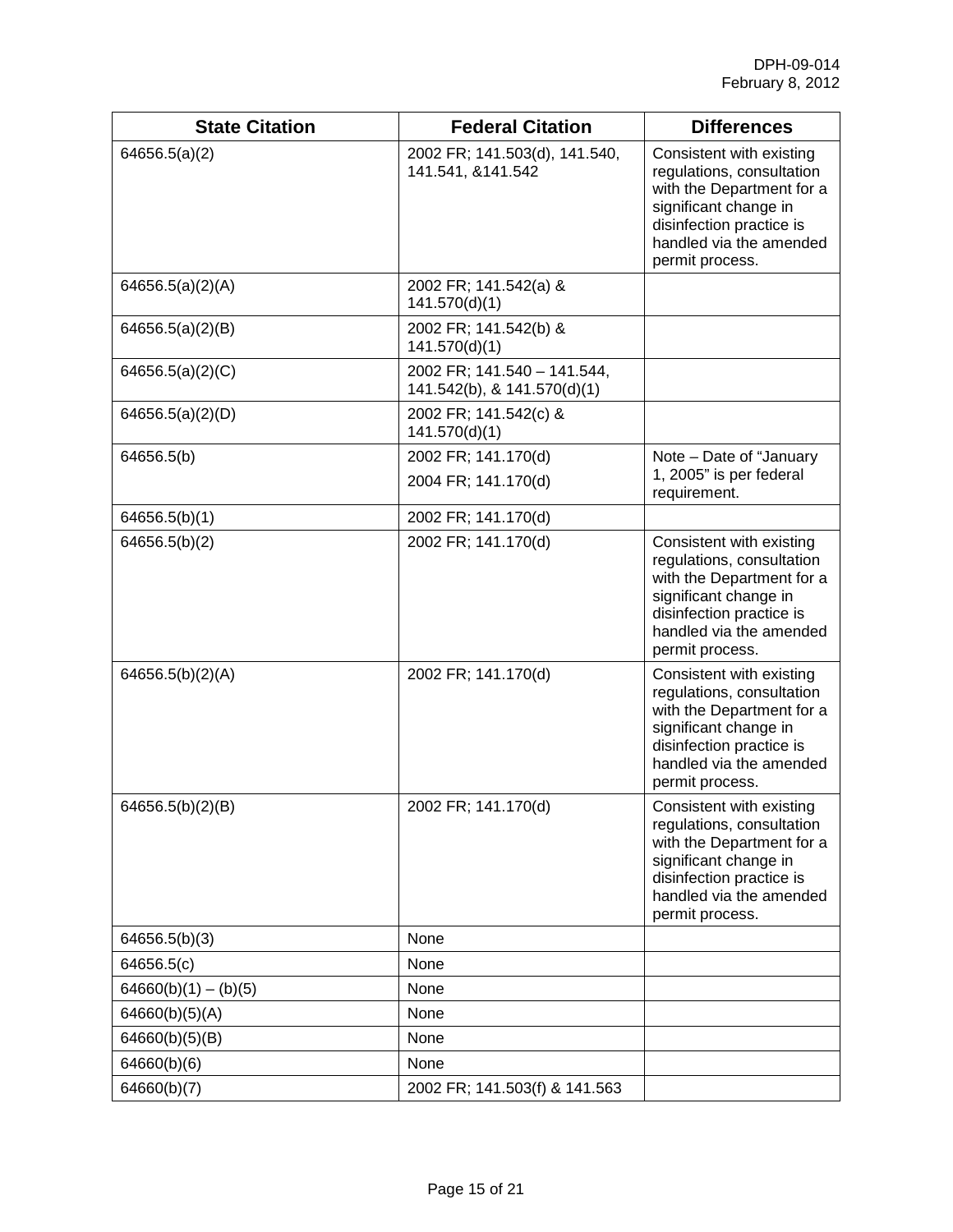| <b>State Citation</b>                  | <b>Federal Citation</b>                   | <b>Differences</b> |
|----------------------------------------|-------------------------------------------|--------------------|
| 64660(b)(7), Table 64660, $(A)1 - 2$ . | None                                      |                    |
| 64660(b)(7), Table 64660, (B)          | None                                      |                    |
| 64660(b)(7), Table 64660, (C)          | None                                      |                    |
| 64660(b)(7), Table 64660, (D)          | None                                      |                    |
| 64660(b)(7), Table 64660, (E)          | None                                      |                    |
| 64660(b)(7), Table 64660, (F)1.        | None                                      |                    |
| 64660(b)(7), Table 64660, (F)2.        | 2002 FR; 141.563(b)                       |                    |
| 64660(b)(7), Table 64660, (F)3.        | 2002 FR; 141.563(b)                       |                    |
| 64660(b)(7), Table 64660, (G)1.        | None                                      |                    |
| 64660(b)(7), Table 64660, (G)2.        | None                                      |                    |
| 64660(b)(7), Table 64660, (G)3.        | 2002 FR; 141.563(c)                       |                    |
| 64660(b)(7), Table 64660, Footnote (a) | 2002 FR; $141.563(a) - (c)$               |                    |
| 64660(b)(8)                            | None                                      |                    |
| 64660(b)(9)                            | None                                      |                    |
| 64660(c)(1)                            | None                                      |                    |
| 64662(a)                               | None                                      |                    |
| 64662(a)(1)                            | None                                      |                    |
| 64662(a)(2)                            | None                                      |                    |
| 64662(a)(3)                            | None                                      |                    |
| 64662(c)                               | 2002 FR; 141.503(g) &<br>141.571(b) & (c) |                    |
| 64662(d)                               | None                                      |                    |
| 64663                                  | None                                      |                    |
| 64663(a)                               | None                                      |                    |
| 64663(a), Table 64663, (1)             | None                                      |                    |
| 64663(a), Table 64663, $(2)(A) - (C)$  | None                                      |                    |
| 64663(a), Table 64663, (3)(A)          | None                                      |                    |
| 64663(a), Table 64663, (3)(A)1.        | 2002 FR; 141.202(a)(6)                    |                    |
| 64663(a), Table 64663, (3)(A)2.        | None                                      |                    |
| 64663(a), Table 64663, (3)(B)          | None                                      |                    |
| 64663(a), Table 64663, (3)(B)1.        | None                                      |                    |
| 64663(a), Table 64663, (3)(B)2.        | 2002 FR; 141.202(a)(6)                    |                    |
| 64663(a), Table 64663, (4)             | None                                      |                    |
| 64663(a), Table 64663, (5)             | None                                      |                    |
| 64663(b)                               | None                                      |                    |
| 64663(c)                               | None                                      |                    |
| 64663(d)                               | None                                      |                    |
| 64663(e)                               | None                                      |                    |
| 64664(a)                               | None                                      |                    |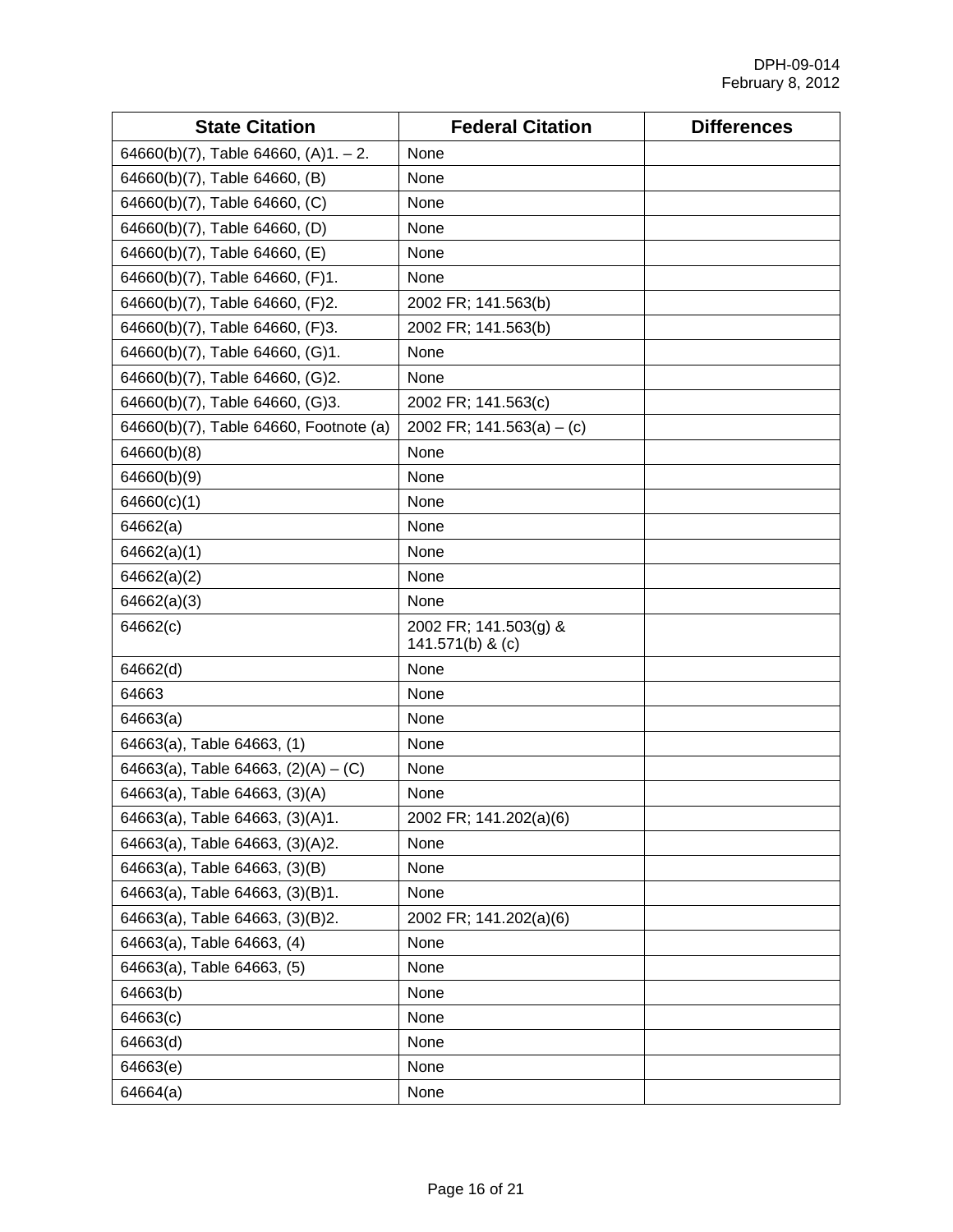| <b>State Citation</b>                   | <b>Federal Citation</b>                                          | <b>Differences</b>                                                                                                                              |
|-----------------------------------------|------------------------------------------------------------------|-------------------------------------------------------------------------------------------------------------------------------------------------|
| 64664(b)                                | 2002 FR; 141.503(g) & 141.570                                    |                                                                                                                                                 |
| 64664(b), Table 64664-A, $(1)(A) - (B)$ | None                                                             |                                                                                                                                                 |
| 64664(b), Table 64664-A, (2)(A)         | 2002 FR; 141.570(a)(1)                                           |                                                                                                                                                 |
| 64664(b), Table 64664-A, (2)(B)         | None                                                             |                                                                                                                                                 |
| 64664(b), Table 64664-A, (2)(C)         | 2002 FR; 141.570(a)(2)                                           |                                                                                                                                                 |
| 64664(b), Table 64664-A, (2)(D)         | 2002 FR; 141.570(a)(3)                                           | Consistent with existing<br>regulations, added "time"<br>to differentiate between<br>multiple exceedances<br>that may occur on the<br>same day. |
| 64664(b), Table 64664-A, (2)(E)         | None                                                             |                                                                                                                                                 |
| 64664(b), Table 64664-A, Footnote (a)   | None                                                             |                                                                                                                                                 |
| 64664(b), Table 64664-A, Footnote (b)   | None                                                             |                                                                                                                                                 |
| 64664(b), Table 64664-A, Footnote (c)   | None                                                             |                                                                                                                                                 |
| 64664(b), Table 64664-B, $(1)(A) - (D)$ | None                                                             |                                                                                                                                                 |
| 64664(b), Table 64664-B, (2)(A)         | 2002 FR; 141.570(b)(1)                                           |                                                                                                                                                 |
| 64664(b), Table 64664-B, (2)(B)         | 2002 FR; 141.563(a) &<br>141.570(b)(2)<br>2004 FR; 141.570(b)(2) | Consistent with existing<br>regulations, added "time"<br>to differentiate between<br>multiple exceedances<br>that may occur on the<br>same day. |
| 64664(b), Table 64664-B, (2)(C)         | 2002 FR; 141.570(b)(3)                                           |                                                                                                                                                 |
| 64664(b), Table 64664-B, (2)(D)         | 2002 FR; 141.570(b)(4)                                           |                                                                                                                                                 |
| 64664(c)                                | None                                                             |                                                                                                                                                 |
| 64664(c)(1)                             | None                                                             |                                                                                                                                                 |
| $64664(c)(2)(A) - (F)$                  | None                                                             |                                                                                                                                                 |
| 64664(c)(3)                             | None                                                             |                                                                                                                                                 |
| $64664(d) - (d)(4)$                     | None                                                             |                                                                                                                                                 |
| 64664(e)                                | None                                                             |                                                                                                                                                 |
| 64664(g)                                | None                                                             |                                                                                                                                                 |
| 64664.2(a)                              | 2002 FR; 141.570                                                 |                                                                                                                                                 |
| 64664.2(a), Table 64664.2, (1)(A)       | None                                                             |                                                                                                                                                 |
| 64664.2(a), Table 64664.2, (1)(B)       | None                                                             |                                                                                                                                                 |
| 64664.2(a), Table 64664.2, (2)          | 2002 FR; 141.503(f) & (g),<br>141.563(c), & 141.570(b)(5)        |                                                                                                                                                 |
| 64664.2(b)                              | None                                                             |                                                                                                                                                 |
| 64665.5                                 | None                                                             |                                                                                                                                                 |
| 64666(a)                                | None                                                             |                                                                                                                                                 |
| 64666(d)                                | None                                                             |                                                                                                                                                 |
| 64666(g)                                | None                                                             |                                                                                                                                                 |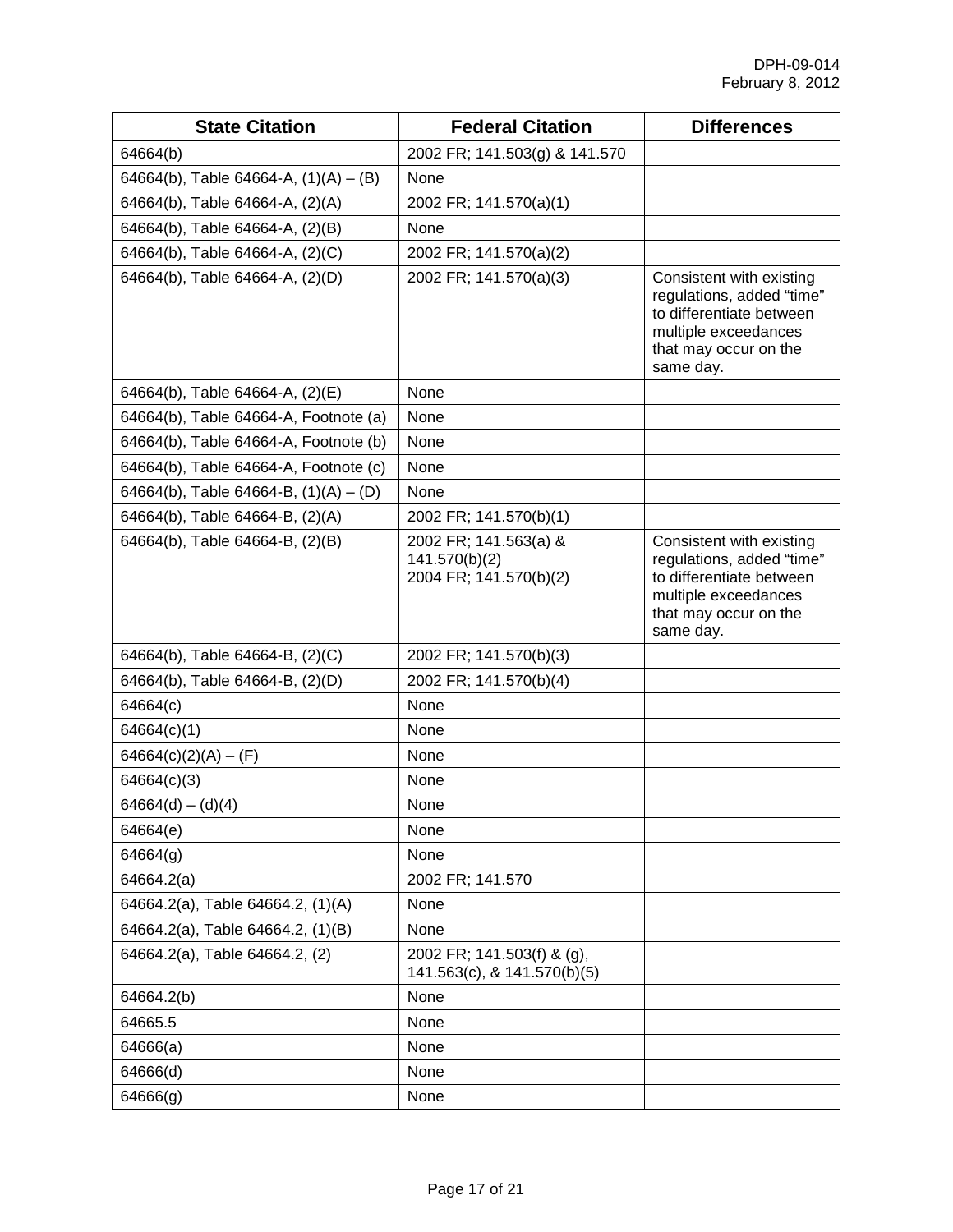### **Documents Incorporated by Reference**

The following documents are incorporated by reference in the regulations as it would be too cumbersome, unduly expensive, or impractical to publish these documents into regulation.

- 1) 40 Code of Federal Regulations, parts 141.72(a)(1), 141.74(b)(3) and (4), and 141.75(a)(1) (54 Fed. Reg. 27486 (June 29, 1989)), "Filtration, Disinfection; Turbidity, Giardia lamblia, Viruses, Legionella, and Heterotrophic Bacteria."
- 2) 40 Code of Federal Regulations, parts 141.172(b) and (c) (63 Fed. Reg. 69478 (December 16, 1998)), "Interim Enhanced Surface Water Treatment Rule."
- 3) 40 Code of Federal Regulations, part 141.172(b) (66 Fed. Reg. 3770 (January 16, 2001)), "Revisions to the Interim Enhanced Surface Water Treatment Rule (IESWTR), the Stage 1 Disinfectants and Disinfection Byproducts Rule (Stage 1DBPR), and Revisions to State Primacy Requirements To Implement the Safe Drinking Water Act (SDWA) Amendments."
- 4) 40 Code of Federal Regulations, parts 141.530 through 141.535 and 141.540 through 141.544 (67 Fed. Reg. 1812 (January 14, 2002)), "Long Term 1 Enhanced Surface Water Treatment Rule."
- 5) 40 Code of Federal Regulations, parts 141.530, 141.531, and 141.534 (69 Fed. Reg. 38850 (June 29, 2004)), "Minor Corrections and Clarifications to Drinking Water Regulations."
- 6) 40 Code of Federal Regulations, parts 141.211, Appendix A to Subpart Q (Public Notification), 141.700, 141.701, 141.702, 141.703, 141.704, 141.705, 141.706, 141.707, 141.708, 141.709, 141.710, 141.711, 141.712, 141.713, 141.714, 141.715 (except subsection (b)(4)), 141.716, 141.717 (except subsection (b)), 141.718, 141.719, 141.720, 141.721 (except subsection (f)(4)), 141.722, and 141.723, except that certain sections and phrases referenced in the federal LT2ESWTR are replaced with the corresponding sections and chapter from the state Public Notification, state SWTR, and state S2DDBPR as proposed in section 64650(f)(1) through (f)(12) (71 Fed. Reg. 654 (January 5, 2006)), "Long Term 2 Enhanced Surface Water Treatment Rule."
- 7) 40 Code of Federal Regulations, part 141.719 (71 Fed. Reg. 6136 (February 6, 2006)), "Long Term 2 Enhanced Surface Water Treatment Rule, Correction."
- 8) 40 Code of Federal Regulations, parts 141.74 and 141.704 (74 Fed. Reg. 30953 (June 29, 2009)), "Minor Correction to Stage 2 Disinfectants and Disinfection Byproducts Rule and Changes in References to Analytical Methods."

Note: All Federal Register references may also be viewed, at no cost, through the following internet addresses: <http://www.gpoaccess.gov/fr/index.html> and [www.gpo.gov/fdsys.](http://www.gpo.gov/fdsys)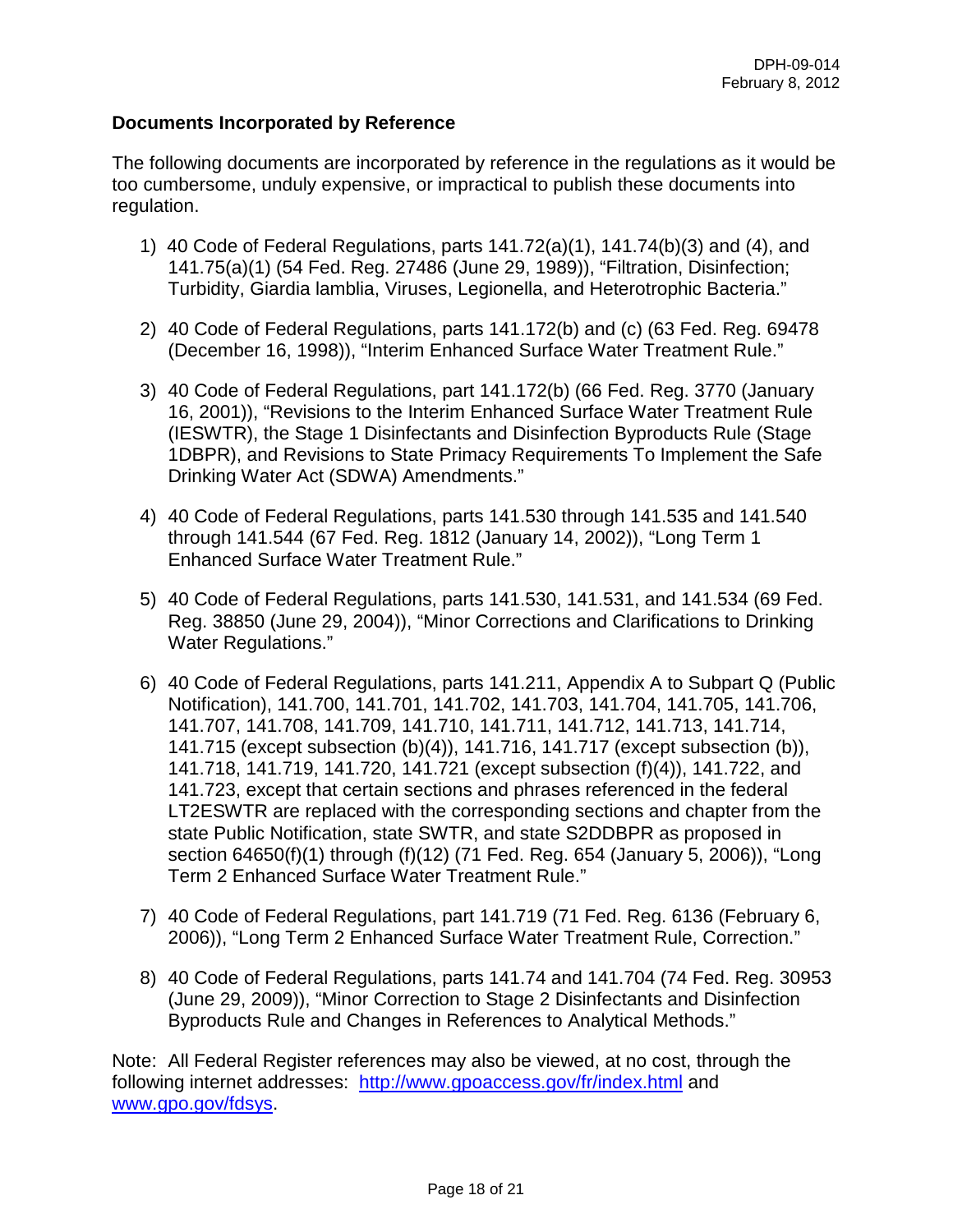### **Statements of Determination**

### *Alternatives Considered*

The Department has determined that no alternative considered would be more effective in carrying out the purpose for which the regulation is proposed, would be as effective and less burdensome to affected private persons than the adopted regulation, or would be more cost effective to affected private persons and equally effective in implementing the statutory policy or other provision of law.

### *Local Mandate Determination*

The Department has determined that the proposed regulations would not impose a mandate on local agencies or school districts that require state reimbursement because the proposed regulation implements a federal mandate for which the regulated community must comply, regardless of the adoption of this regulation, or imposes no significant quantifiable costs. As a result, local agencies or school districts should not incur costs resulting from the adoption of this regulation.

Local agencies/school districts currently incur costs in their operation of PWS. These costs are not the result of a "new program or higher level of service" within the meaning of Article XIIIB, Section 6 of the California Constitution because they apply generally to all individuals and entities that operate PWS in California and do not impose unique requirements on local governments. Therefore, no state reimbursement of these costs is required.

Local regulatory agencies also may incur additional costs for their responsibility to enforce federal regulations related to small PWS (fewer than 200 service connections) that they regulate. However, local agencies are authorized to assess fees to pay reasonable expenses incurred in enforcing statutes and regulations related to small PWS (Health and Saf. Code, § 101325). Therefore, no reimbursement of any incidental costs to local agencies in enforcing this regulation would be required (Gov. Code, § 17556(d)).

# *Business Impact*

The Department is promulgating regulations substantially identical to federally mandated regulations. There are no significant differences related to fiscal impact between the proposed LT1ESWTR and LT2ESWTR regulations and the federal LT1ESWTR and LT2ESWTR regulations. Regardless of whether California adopts a regulation that parallels the federal LT1ESWTR and LT2ESWTR regulations, applicable PWS are required to comply with the federal LT1ESWTR and LT2ESWTR and will incur the associated costs. The adoption of the LT1ESWTR and LT2ESWTR portions of this regulation merely provide California's regulatory agencies with the authority to enforce the regulation, which would otherwise be enforced by the U.S. EPA. Additionally, the portions of the proposed regulation unrelated to the federal LT1ESWTR and LT2ESWTR have no fiscal impact on the regulated community.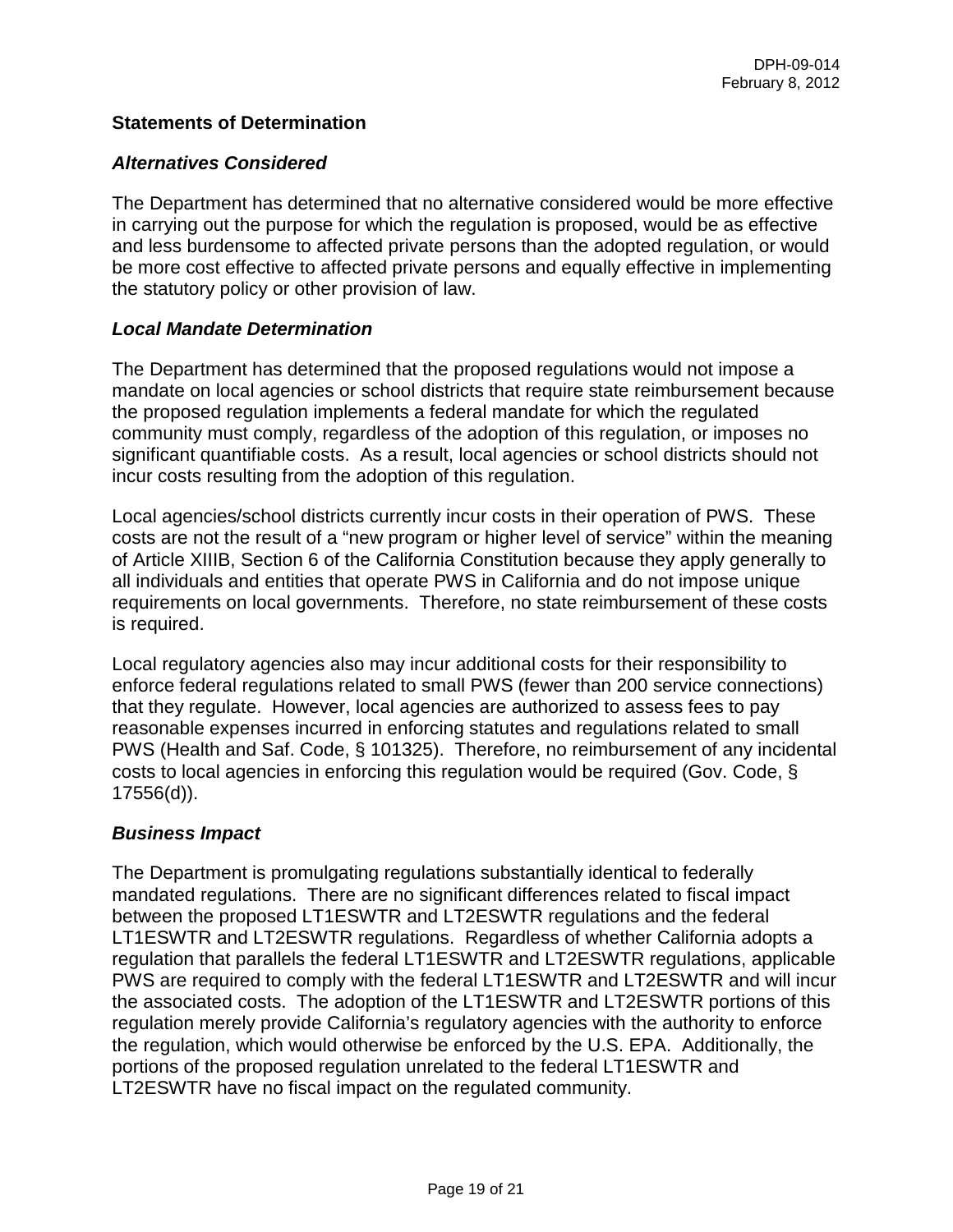### *Economic Impact Assessment*

The Department has made an initial determination that the proposed regulations would not have a significant statewide adverse economic impact directly affecting businesses, including the ability of California businesses to compete with businesses in other states. The Department has determined that the proposed regulations would not significantly affect the following:

- 1. The creation or elimination of jobs within the State of California. The requirements summarized above should not have any affect in this area in that there would not be any significant change in water system or regulatory personnel needed for compliance with the new requirements.
- 2. The creation of new businesses or the elimination of existing businesses within the State of California. The nature of the water industry is such that the adoption of this proposed regulation would not result in the creation or elimination of water systems. The impact of the proposed regulations would be insignificant.
- 3. The expansion of businesses currently doing business within the State of California. Since water system size is basically a function of the number of service connections (consumers) served, the proposed regulations should not have any effect on expansion.
- 4. The benefits of the regulations to the health and welfare of California residents, worker safety, and the state's environment. The Department has made a determination that the proposed regulations would improve the protection of the public's health and welfare through the control of microbial contaminants and their associated risks in the public's drinking water supply, with no adverse impacts to worker safety or California's environment.

### *Effect on Small Business*

The Department has determined that the proposed regulations would not affect small business because Government Code chapter 3.5, article 2, section 11342.610 excludes drinking water utilities from the definition of small business.

### *Reporting Requirements*

The Department has determined that the proposed regulations require reports from businesses, and it is necessary for the health, safety, or welfare of the people of California that the proposed regulations apply to businesses.

### **Documents Relied Upon**

1) Federal Register, Vol. 54, No. 124, 27486 – 27541, June 29, 1989, "Filtration, Disinfection; Turbidity, Giardia lamblia, Viruses, Legionella, and Heterotrophic Bacteria" 40 CFR Parts 141 and 142.